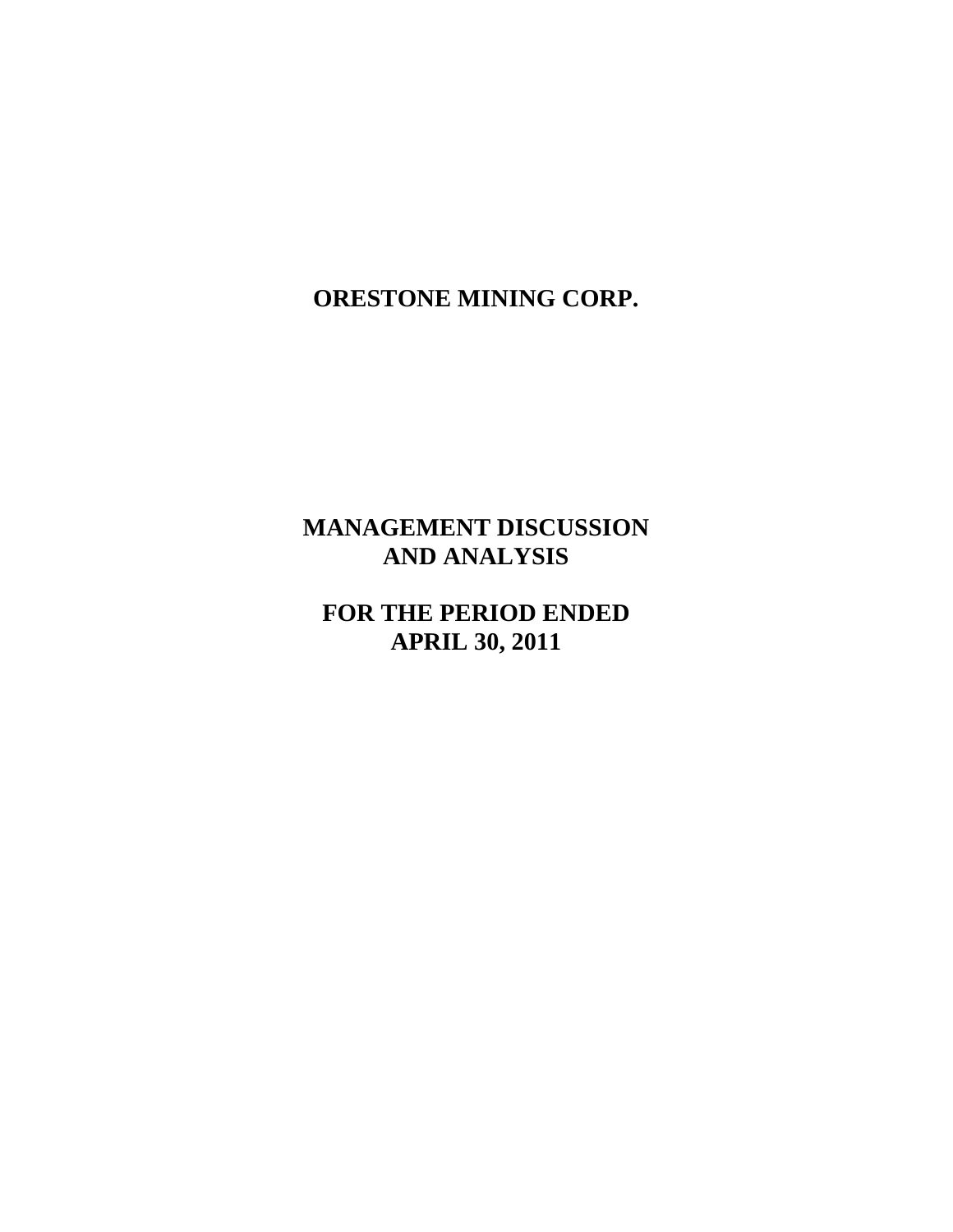### **INTRODUCTORY COMMENT**

Orestone Mining Corp. is a junior mineral exploration company which was incorporated on April 30, 2007 and listed on the TSX Venture Exchange under the trading symbol "ORS" on March 11, 2008. The Company's exploration strategy has until recently emphasized copper-gold and gold projects in Quesnel Terrane of British Columbia. Quesnel Terrane, which extends from the US border to Northern B.C., hosts numerous mines and many developing bulk tonnage copper-gold prospects such as those on the Mt. Milligan and Kwanika properties in North-central B.C., as well as sediment-hosted gold mineralization on the Spanish Mountain and Frasergold properties in South-central B.C. On June 3, 2010, Orestone acquired all the shares of a private company, Intuitive Exploration Inc. ("Intuitive"), which holds a 51% interest in the approximately 20,000 hectare precious and base metal Todd Property located 35 km North-east of Stewart, B.C. (refer to News Release of November 30, 2009).

This is Management's Discussion and Analysis ("MD&A") for Orestone Mining Corp. ("Orestone" or the "Company") and has been prepared based on information known to management as of July 29, 2011. This MD&A is intended to help the reader understand the condensed consolidated unaudited interim financial statements of Orestone.

The Company adopted International Financial Reporting Standards ("IFRS") in accordance with IFRS1, First-time Adoption of IFRS ("IFRS1") with an adoption date of February 1, 2010 and a transition date of February 1, 2011. This MD&A should be read in conjunction with the condensed consolidated interim financial statements for the three months ended April 30, 2011 and supporting notes. These condensed consolidated interim financial statements have been prepared using accounting policies consistent with IFRS and in accordance with International Accounting Standard 34 ("IAS 34") – Interim Financial Reporting. A reconciliation of the previously disclosed comparative periods' financial statements prepared in accordance with Canadian generally accepted accounting principles ("Canadian GAAP") to IFRS is set out in Note 13 to these condensed financial statements.

Throughout this report we refer from time to time to "Orestone", "the Company", "we", "us", "our" or "its". All these terms are used in respect of Orestone Mining Corp. which is the reporting issuer in this document. *We recommend that readers consult the "Cautionary Statement" on the last page of this report.*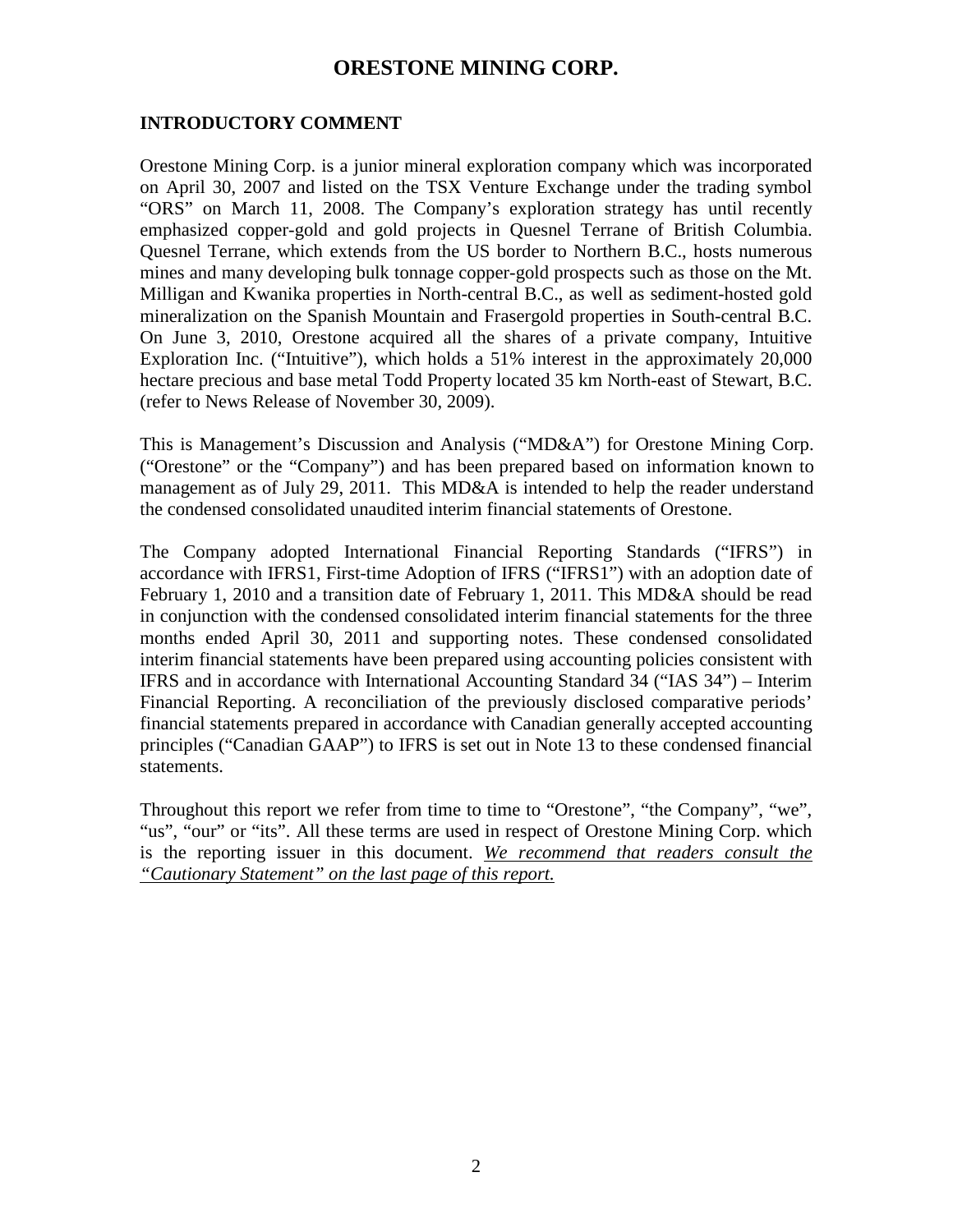

#### **OVERALL PERFORMANCE**

From June 1, 2009 to July 31, 2010, Orestone completed a 27 hole percussion drilling program and a 5-hole diamond drilling program on its Captain copper-gold property near Mt. Milligan in North-central B.C. The December, 2009 diamond drilling program tested geophysical targets that remained untested by the summer 2009 percussion drilling program. Highlight of the diamond drilling, reported in a news release dated January 27, 2010 included the intersection of highly anomalous gold and copper in the bottom three samples of Hole 09-05 averaging 0.16% Cu and 0.34 g/t Au over 3.1 m of the 137.2 m vertical hole. Subsequent to that news release, the results of another geophysical survey (induced polarization) completed during July 2010 West of diamond drill hole 09-05 offer more encouragement in the area. An approximately two km wide coincident chargeability-resistivity anomaly at the West end of the survey is of particular note. As of the end of the period, the Company is currently considering additional follow-up work to evaluate these emerging targets.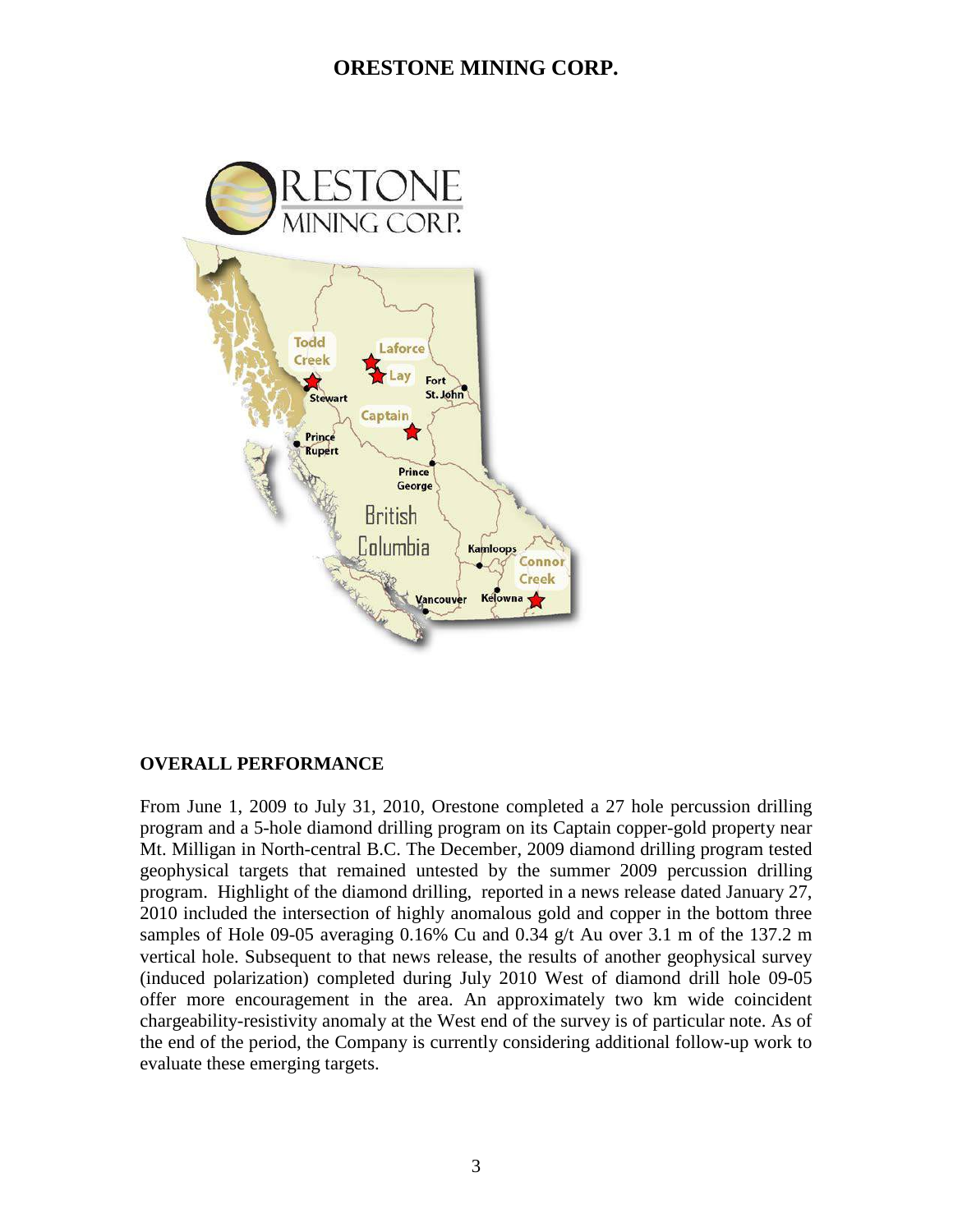No work was done in the quarter as at April 30, 2011 on the LaForce Property located about 20 km east of the Kemess copper-gold mine in Northern B.C. nor on the Lay Property located about 30 km South-east of LaForce. All three above properties are 100%-owned by Orestone and none have any royalty obligations or property payments encumbering them.

On November 10, 2009 the Company entered into an arm's length agreement with Kootenay Gold Inc. (TSX-V:KTN) for the acquisition of 60% of Kootenay's 100% interest in the Connor Creek gold property in the Nelson Mining Division, Southeastern British Columbia (the "Kootenay Agreement"). As per the terms of the Kootenay Agreement, subsequently on November 9, 2010 the Company issued 150,000 shares to Kootenay Gold Inc. as part of the acquisition cost. In order to fully complete the acquisition of 60% of Kootenay's 100% interest in Connor Creek, the Company must expend an additional \$700,000 on the property and issue an additional 450,000 shares in the capital of the Company to Kootenay by November 10, 2013. On November 9, 2010 the Company issued 150,000 shares in connection with the Kootenay Agreement. A diamond drilling program was completed during November 23 to December 19, 2009 to evaluate structurally controlled gold mineralization discovered by a Kootenay drilling program in 2007 within a large anomalous gold in soil anomaly. Results reported February 25, 2010 contained several gold anomalous intersections as high as 7.06 g/t Au over 1.98 m.

On November 26, 2009, the Company entered into a letter agreement (the "Agreement") with Intuitive and 0875639 BC Ltd. ("0875639"). At the time, the Company and Intuitive were arm's length private parties and 0875639 was a wholly owned subsidiary of the Company. Intuitive and 0875639 were private British Columbia companies. The transaction was completed June 3, 2010 by way of share exchange.

The Todd Creek Project is owned by the Todd Creek Joint Venture of which the Company, through its subsidiary Intuitive, holds a 51% undivided interest. The Property is in the Skeena Mining Division, Stewart Gold Camp, in Northwestern British Columbia. The Todd Creek Joint Venture also holds an option to acquire 100% of the adjacent property known as the Funk Property. On October 22, 2010, Orestone on behalf of the Joint Venture issued 50,000 shares in the capital of the Company to Kelly Funk (49% was reimbursed to the Company by the Joint Venture Partners) and the Joint Venture made the required 2010 payment of \$75,000. During the quarter, the Company and its joint venture partners completed an airborne geophysical survey totaling almost 2,200 line kilometres, reporting and interpretation of the survey results are pending.

Flow-through funds of \$893,000 raised during June to August, 2008 provided sufficient funds to carry out all the exploration work on the Company's Quesnel Terrane properties and helped to conserve the non flow-through funds required to meet its working capital requirements, including administrative and corporate costs through the 2010 fiscal year. A financing completed on December 18, 2009 raised gross proceeds of \$666,800 to assist in the completion of the acquisition of shares of Intuitive, general administrative costs and initiating exploration on the Todd Property.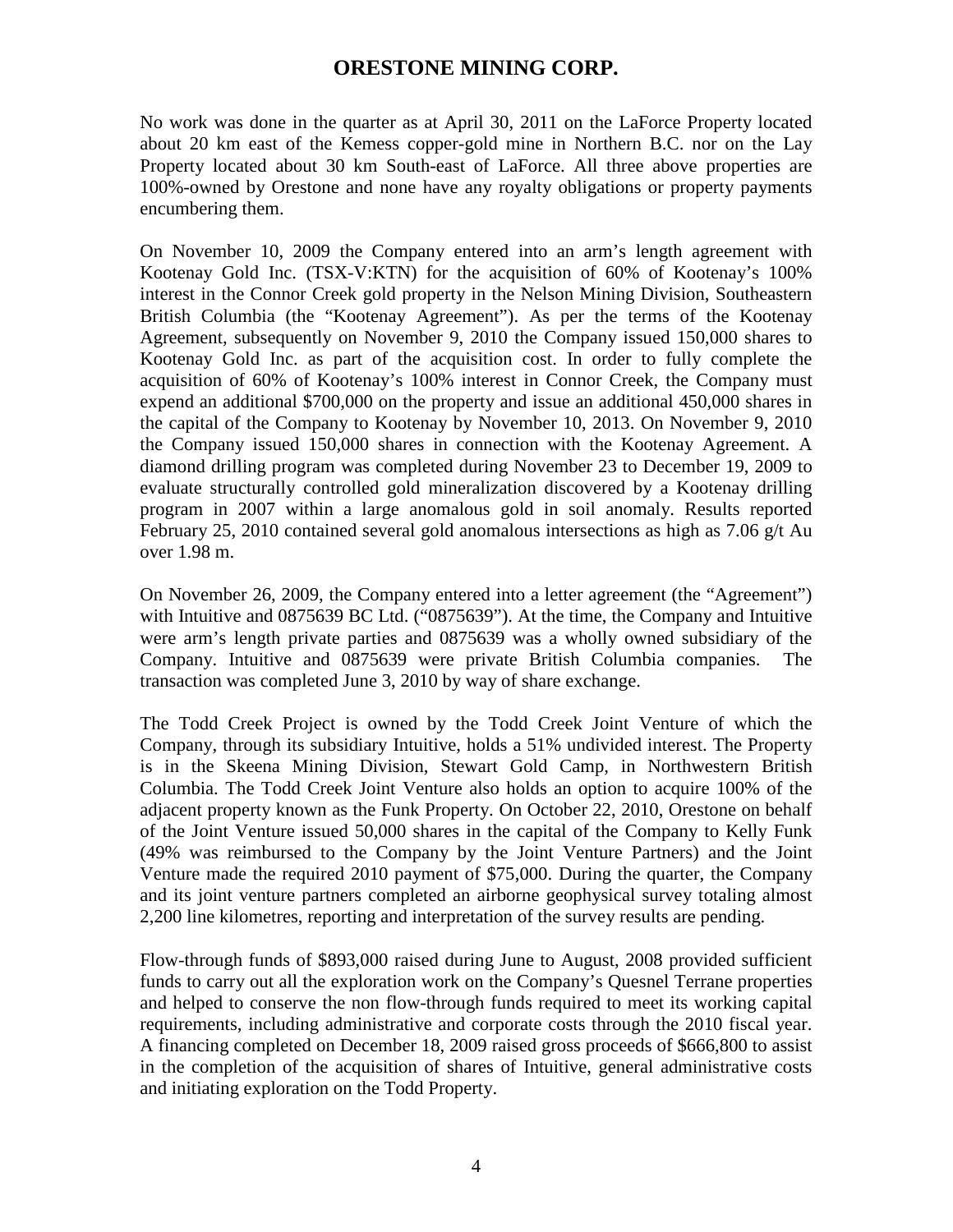The Company contracted with MineGate Resources Capital Group to revamp and improve the company website on which the Company's mineral property information, news releases, financial and corporate data and environmental policy has been posted. The website, at www.orestone.ca, commenced operation in mid June 2008. As of September 9, 2010, the updated website became available; it will be kept current so as to provide a good conduit through which investors, potential investors, and other interested parties can quickly access information on the Company's activities.

#### **RESULTS OF OPERATIONS - MINERAL PROPERTIES**

To best understand Orestone's financial results, it is important to gain an appreciation for the significant events, transactions and activities which occurred on its mineral properties during and subsequent to the reporting period. These are summarized below.

#### **Captain Property**

Orestone owns 100% of the Captain Property and has acquired and staked additional surrounding lands referred to as the Quesnel Terrane South Project ("QTSP"). The Captain Property and QTSP, within the Cariboo and Omineca Mining Divisions, cover 40,727 hectares of prospective Quesnel Terrane. The property is centered about 65 kilometers North-east of Fort St. James in the Nechako Plateau area of North-central British Columbia.

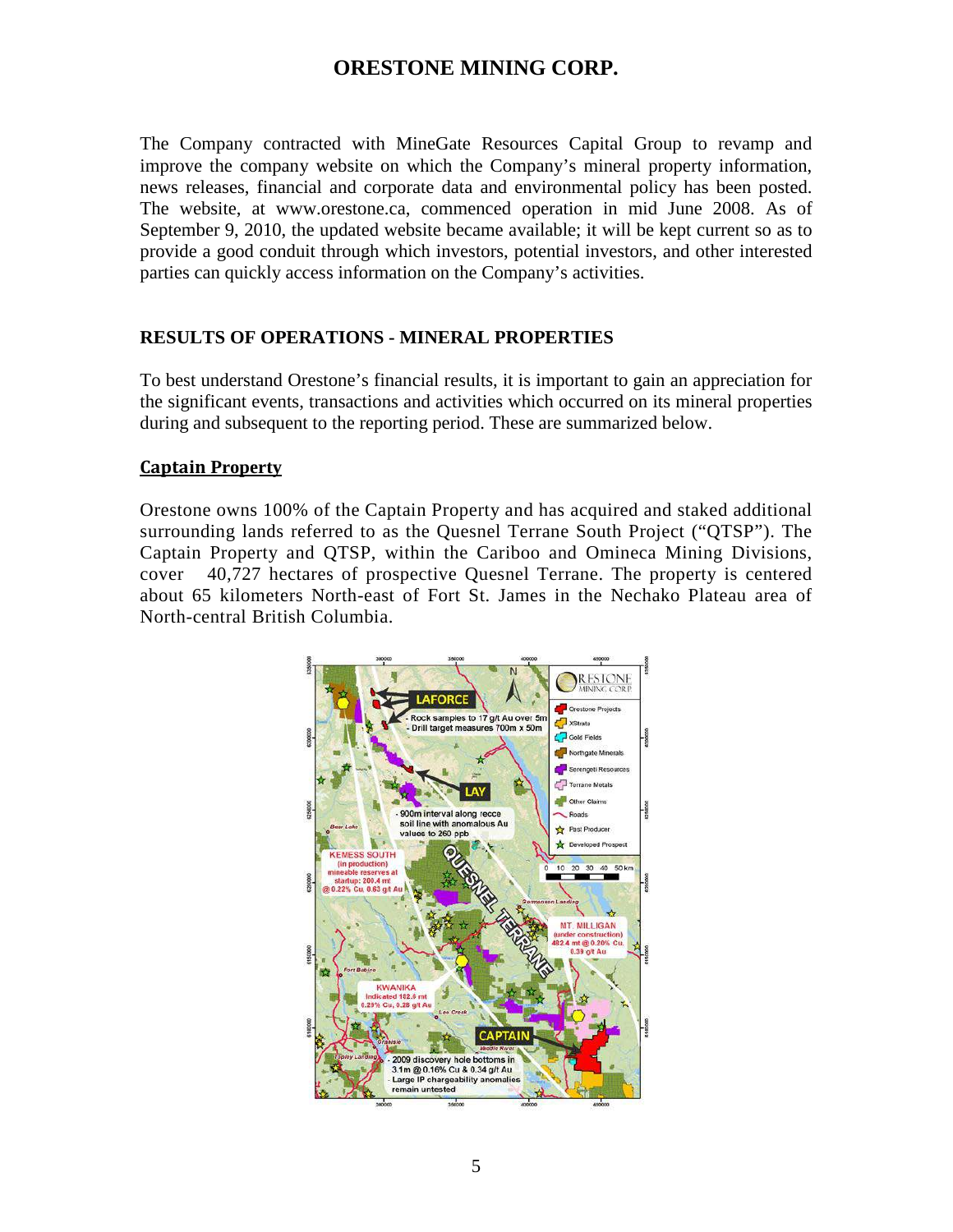The Captain Property and surrounding lands contain many airborne magnetic-high anomalies on ground previously worked by Placer Dome, Noranda and several junior resource companies during 1989 to 1996. Numerous airborne magnetic-high targets in Quesnel Terrane are known to be related to underlying intrusions important for their relationship with copper-gold porphyry deposits such as Terrane Metals' Mt Milligan deposit immediately North of the Captain Property. Induced polarization ("IP") surveys over the airborne magnetic highs are a key method of identifying drill targets in the largely overburden covered Captain Property.

During the months of July and August 2008, the Company completed an exploration program including geochemical sampling, induced polarization and ground magnetic surveys on the Captain Property. The cost of this work totaled about \$150,000. The positive results from it, along with ongoing compilation of all historical data, identified eleven separate target areas for copper-gold porphyry and other styles of mineralization in several widespread parts of the property.

The Company initiated a \$175,000 percussion drilling program in late June 2009 to begin evaluation of the targets. The program was completed August 5, 2009 and evaluated seven of the eleven targets with assay results of drill chip samples as reported in a news release dated September 25, 2009. Minor copper and gold values were obtained from the percussion drilling samples. Pyritic mineralized rock encountered in many of the holes, with minor chalcopyrite in some holes, explains the I.P. chargeability anomalies.

The Company completed a 5-hole, 677 m diamond drilling program during December 6 to 31, 2009 to evaluate three of the above eleven target areas which remained either untested or only partially tested. Within the third target area, in the Southern part of the property, Hole 09-05 intersected moderate to intensely potassic /sericite altered volcanoclastic sediments and an intrusive dyke with fine disseminated pyrite- chalcopyrite beneath the overburden from 45.75 metres to 137.2 metre. The hole was anomalous in copper and gold; from 45.75-109.1 metres and from 109-134.13 metres averaged 0.06% copper/0.125 g/t gold and the last 3.1 metres from 134.13 metres to 137.2 metres averaged 0.16% copper /0.340 g/t gold including 1.0 metre from 136.2-137.2 grading 0.21% copper and 0.345 g/t gold.

Anomalous chargeability responses on two widely spaced IP lines and anomalous copper-gold values in a nearby percussion drill hole indicate that the potential copper-gold mineralization in the area surrounding Hole 09-05 and to the west could be extensive. The target area is completely completely overburden covered.

In addition to re-logging and splitting Hole 09-05 in its entirety, the Company decided to carry out a program of detailed grid IP surveying to fully define the extent of the chargeability anomaly that has been linked to the drill-indicated copper and gold-bearing sulphide mineralization.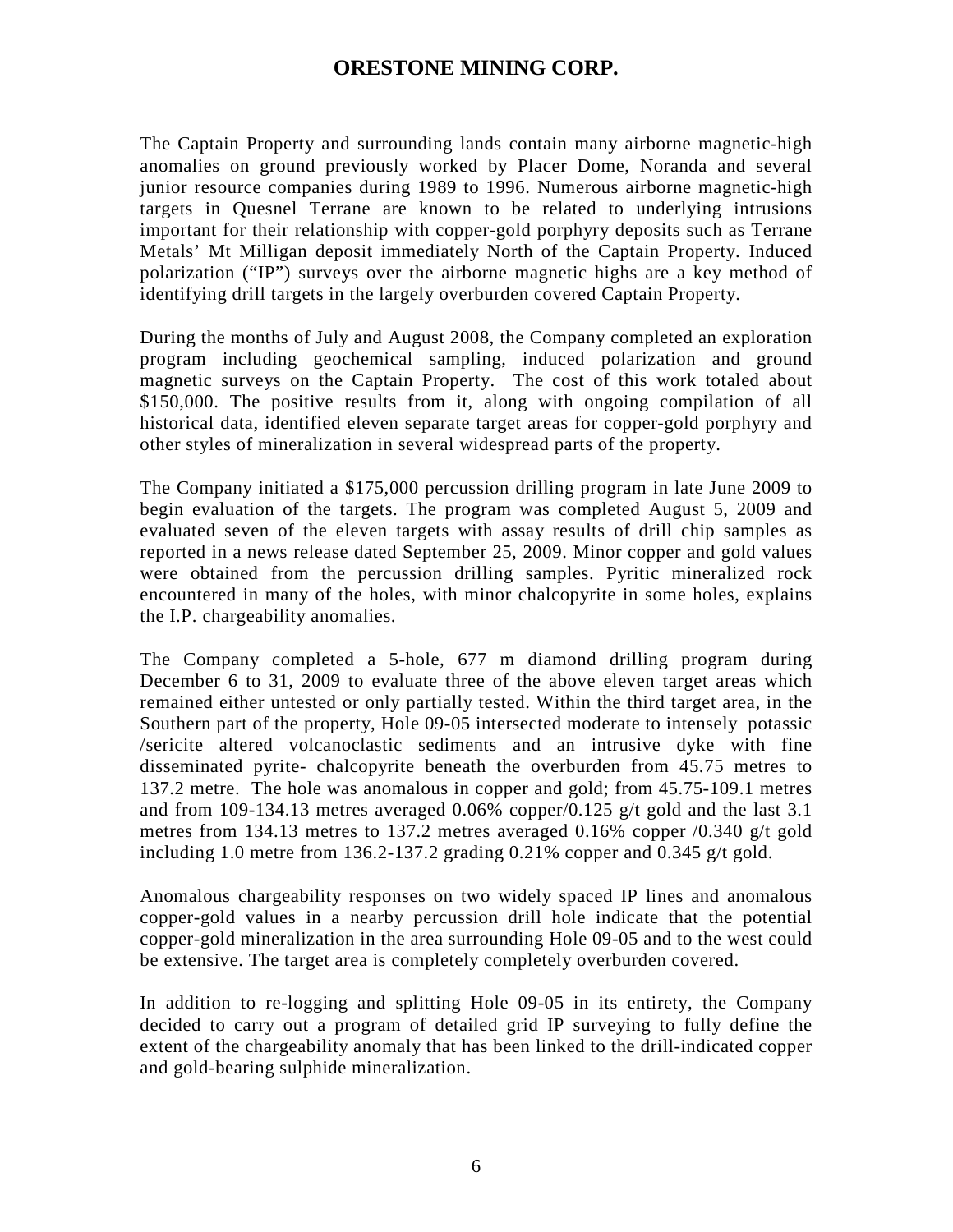During, 2010 approximately 4 km of road IP was completed along the Mcleod-Tsilcoh FSR, West of hole 09-05 target area for a cost of approximately \$8,000. The results of the I.P. survey are highly encouraging. An approximate two kilometre wide coincident chargeability-resistivity anomaly on the West end of the survey associated with magnetics Features is of particular note. The Company is permitted for diamond drilling 24 holes throughout the I.P. survey area. The Company is currently considering a follow-up exploration program that is likely to include additional drilling and geophysics.

### **Todd Property**

As mentioned above, the Company completed the acquisition of Intuitive Exploration Inc. on June 3, 2010. The major asset of Intuitive is its 51% interest in the Todd Creek Joint Venture ("the Todd Creek Joint Venture") which was obtained pursuant to the Todd Creek option agreement, signed April 3, 2008 among Intuitive, Goldeye Exploration Limited ("Goldeye"), Polar Star Mining Corporation ("Polar"), and Geofine Exploration Consultants Ltd ("Geofine").

On April 28, 2010, Intuitive signed the Todd Creek Joint Venture Agreement with Goldeye and Polar and became the Manager of the Joint Venture.

Under the Todd Creek option agreement, Intuitive earned its 51% interest in the Todd Property by making payments on the property aggregating \$180,000, issuing 170,000 shares and by incurring expenses related to the Todd Creek Property aggregating \$2,500,000. Geofine has a net smelter return royalty in the amount of 2.5% .The Todd Creek Joint Venture pays a \$25,000 advance on the above royalty to Geofine every November. On November 17, 2010, the Todd Creek Joint Venture paid \$25,000 to Geofine for the 2010 advance royalty.

Pursuant to an option agreement dated August 19, 2008 between Intuitive and Mr. Kelly Funk, the Todd Creek Joint Venture also holds an option to acquire 100% of the Kelly Funk Property, which is adjacent to and East of the Todd Property. The Kelly Funk Property was acquired because favourable geology on the Todd Property is believed to extend onto the Kelly Funk Property and the additional land will allow Intuitive to efficiently explore targets that may exist near the common boundary. Neither Intuitive nor the previous owner has yet done material exploration work on the property. Under the Kelly Funk option agreement, the Todd Creek Joint Venture can earn 100% of the Kelly Funk Property by making payments of \$450,000 and issuing 350,000 shares. Intuitive had paid \$65,000 and issued 65,000 common shares. On October 22, 2010, Orestone on behalf of the Joint Venture issued 50,000 shares in the capital of the Company to Kelly Funk (49% was reimbursed to the Company by the Joint Venture Partners) and the Joint Venture made the required 2010 payment of \$75,000.

If Intuitive acquires the Kelly Funk Property, Intuitive has agreed to pay a net smelter return royalty of 2.0%. The royalty may be purchased at any time during the four year period following the grant of the royalty in 0.5% increments at \$750,000 per increment.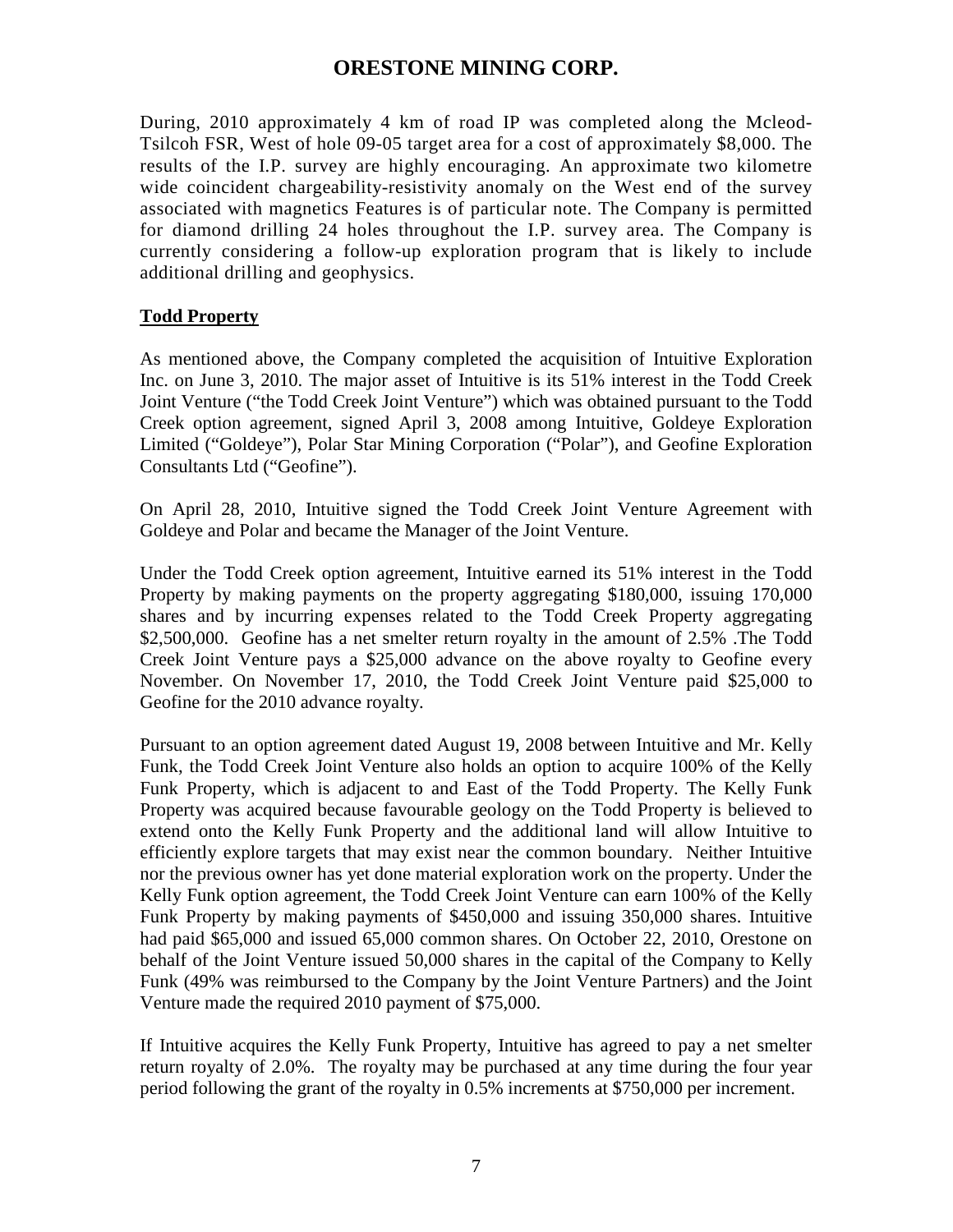The Todd Property is located in the Skeena Mining Division of North-west British Columbia, approximately 35 km North-east of the town of Stewart. The property occurs within the Jurassic Hazelton Group volcano-sedimentary rock package. This geological environment hosts several large and significant mineral deposits including the Granduc Mine (historic resource and production of: 39MM Tonnes at 1.73% Cu with minor silver, gold, and zinc), Eskay Creek Mine (historic production of: 2.2MM Tonnes at 46 g/T Au and 2200 g/T Ag), and the Kerr-Sulphurets-Mitchell deposit (indicated and inferred resources of: 1,750 MM Tonnes at 0.60 g/T Au, 0.21% Cu). Intuitive believes that the Todd Property has the potential to host significant mineral deposits of a type consistent with the other known deposits in the district. These include Besshi and Kuroko type massive sulfide copper-zinc, epithermal gold-silver, and porphyry copper-gold deposits.

Dr. Mark Fedikow of Mount Morgan Resources Ltd. completed a NI 43-101 technical report on the Todd Property and the Todd Creek Report has been filed on SEDAR at www.sedar.com

The author of the Todd Creek Report, Dr. Fedikow, is an independent Qualified Person under NI 43-101. Much of the information below has been extracted in whole or in part from the Todd Creek Report which readers are encouraged to review in full.

A review of past exploration results on the Todd Property indicates that a significant hydrothermal depositional environment exists on the property with the opportunity for the discovery of porphyry-style gold-copper mineralization and related precious metal epithermal systems and volcanogenic massive sulphide-type mineralization. Integrated geoscientific data shows that the Todd Property hosts extensive and intensive hydrothermal alteration zones. Some of the alteration and mineralization are associated with high-grade epithermal precious and base metal mineralization, whereas others are indicative of base metal massive sulphide type mineralization. Exploration work has been conducted on the property since at least 1959 by several companies, as described in detail in the Todd Creek Report. Aggregate expenditures on the property exceed \$5,200,000 (un-discounted), including \$2,200,000 by Intuitive during 2008. The combined Todd Creek Kelly Funk Properties cover approximately 19,467 hectares and includes several British Columbia Minfile occurrences and target areas.

At the Knob Zone geological mapping has led to the recognition of a felsic volcanic depositional center with strongly altered coarse felsic fragmental volcanic facies that bear a striking resemblance to "mill-rock", a term used to describe a proximal lithology often associated with major massive sulphide-type deposits worldwide. Associated historic airborne electromagnetic anomalies at the Knob Zone reflect the *bona fide* volcanogenic massive sulphide type deposit potential. The Knob Zone has favourable multi-element rock geochemical signatures including maximum values for Au (2.71ppm), Ag (54.4 ppm), Cu (3.35%), Pb (1.6%), Zn (5.42%) and As (1860 ppm).

The Yellow Bowl, Knob Zone and Orange Mountain Target Area comprise favourable alteration styles and together define a structural fabric associated with approximately 10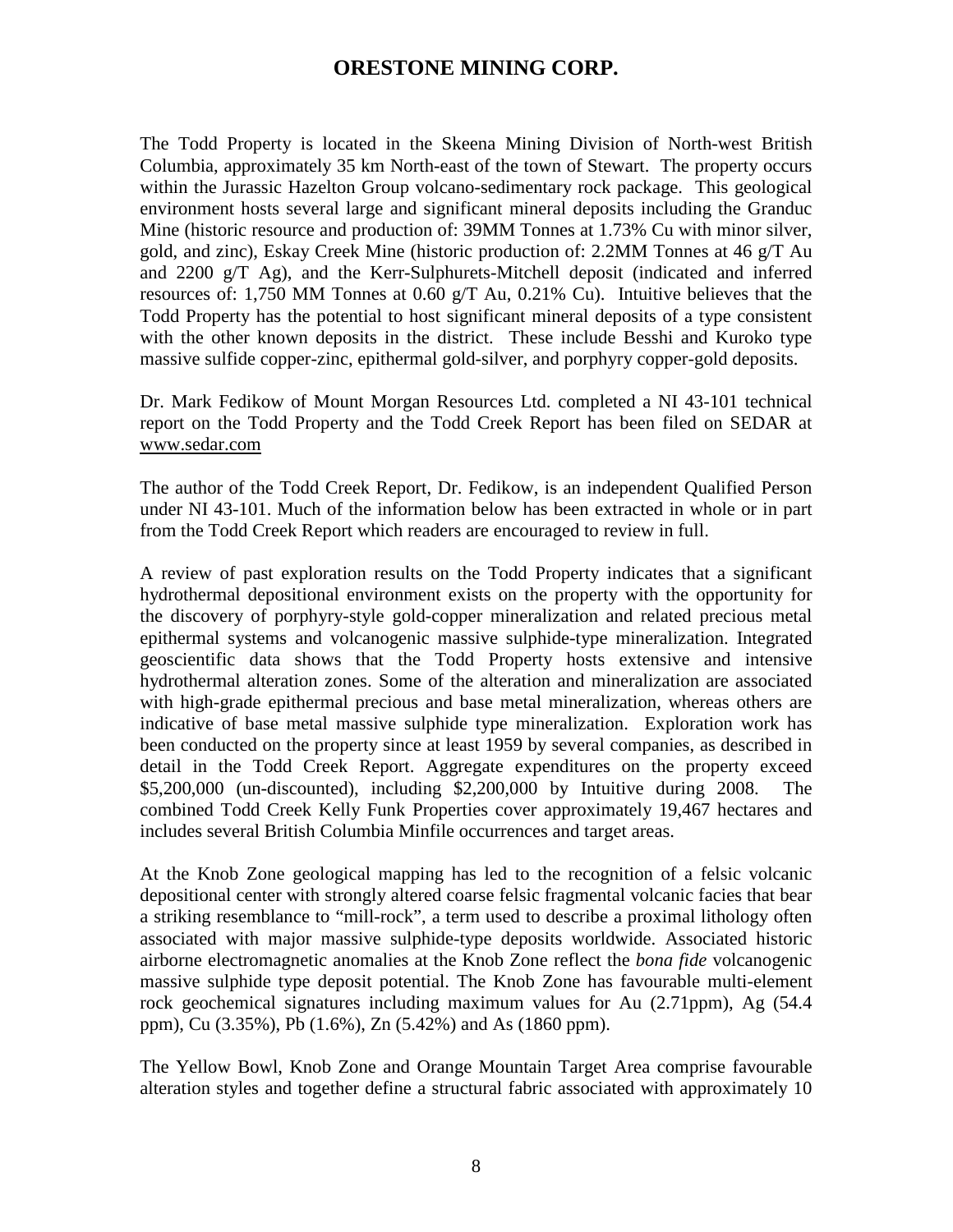square kilometres of altered host rock. EM anomalies, multi-element rock geochemical alteration signatures, propylitic to argillic and silicic alteration and sulphidization, justify considerable additional drilling in this large and complex geologic setting.

The South Zone hosts a significant mineralized body that was discovered by Noranda and confirmed and extended by later drilling. Together with the Mext and Next Zones, the area is associated with a large and essentially untested magnetic anomaly and spans an interesting sulphide to oxide transition in the nature of the mineralization. Discovery in hole TC08-003 of strataform sulfide mineralization suggests that it is possible this system represents footwall mineralization to base metal massive sulphide type mineralization.

At the Mylonite Zone the combination of stratigraphy and distinctive alteration of host rocks is strongly suggestive of a base metal massive sulphide-type of depositional environment. This zone may be part of a much larger system that includes the VMS and South Zones.

Intuitive expended approximately \$2,200,000 in exploration costs between June and September of 2008 and approximately \$300,000 in 2009. Working from a helicopter supported camp on the project, Intuitive conducted extensive geological mapping and sampling, ground geophysical surveys (magnetics and induced polarization), and drilled approximately 2,600 meters in eight diamond drill holes. Dr. Fedikow visited the project during this program and examined all aspects of the exploration program during his preparation of the Todd Creek Report.

The 2008 exploration program confirmed the significance of the previously identified target zones and identified at least three new prospect areas worthy of more exploration. Available assays from drilling and sampling in 2008 have already returned favourable results for gold, silver, copper, and zinc at various targets.

The Todd Creek Report authored by Dr. Fedikow recommends an extension or "wrapup" of Intuitive's Phase 1 2008 field program totaling approximately \$400,000 and consisting of deep-looking helicopter-borne electromagnetic and magnetic surveys and data compilation. The proposed survey will stitch together the various exploration targets and identify areas for focused exploration. Geophysical data should be integrated with all previously acquired geological, geophysical and geochemical data with the aim of identifying diamond drill targets for future exploration and extrapolating anomalous geophysical and geochemical responses into adjacent areas. Results acquired from the data compilation and the helicopterborne geophysical survey will provide impetus for further exploration that will include detailed and reconnaissance geologic mapping, additional ground geophysical surveys, rock and soil geochemistry and diamond drill testing of targets derived from integrated geoscientific datasets.

On June 23, 2010, the Company contracted with Geotech Ltd. based in Aurora, Ont., to fly a detailed 2,171-line-kilometre airborne VTEM and magnetic survey of the Todd Creek project in the Stewart camp of northwestern British Columbia. During July and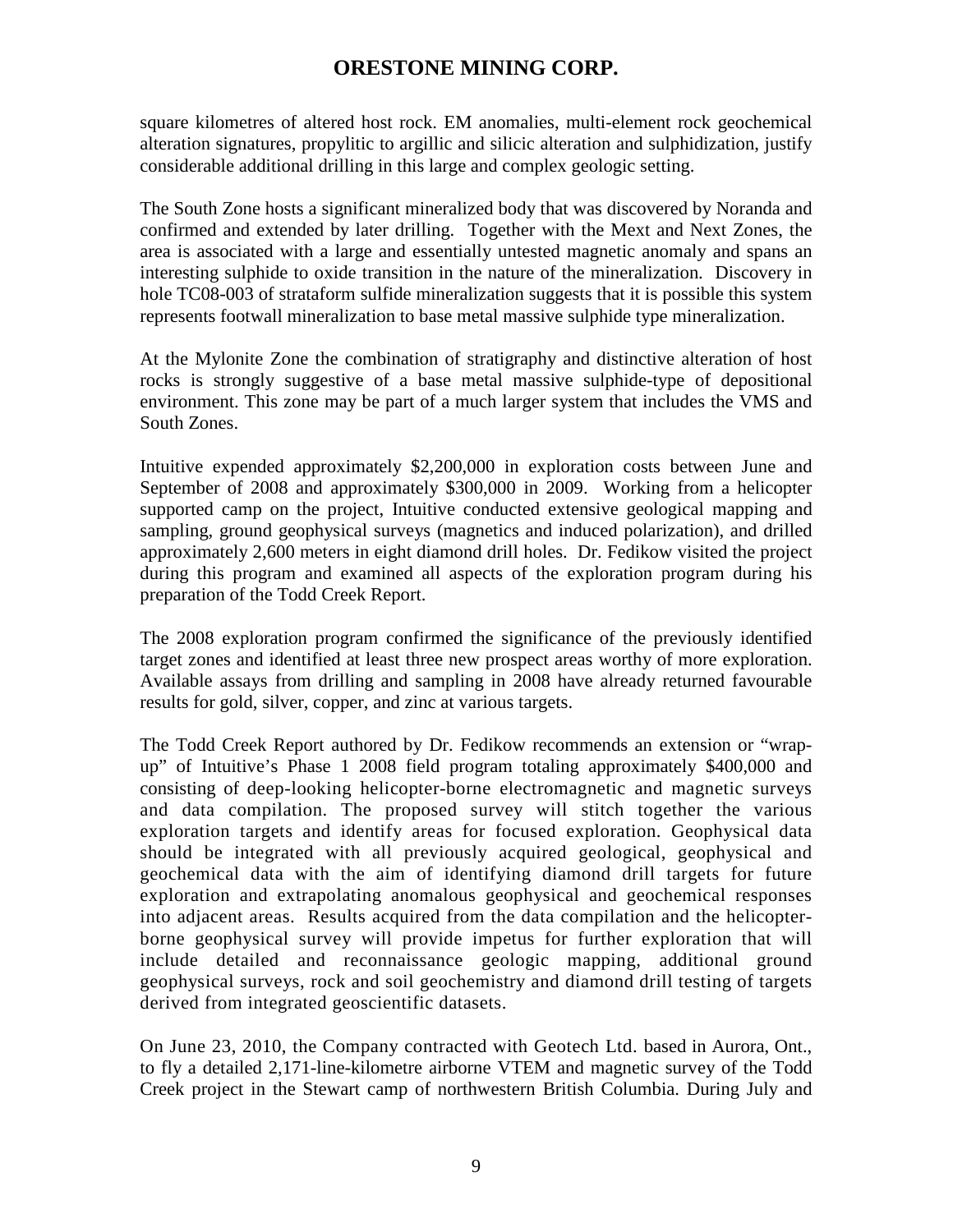August of 2010, Geotech collected the data along 100-metre-spaced flight lines from a nominal 100-metre ground clearance.

Condor Consulting, out of Lakewood, Colo., has integrated and processed the data and delivered a full interpretation of the results. The Condor report identified 35 target zones on the 17,000-hectare property, including 18 volcanogenic massive sulphide TZs, 10 mesothermal gold TZs and seven porphyry copper TZs. Based on the known geology and mineralization in the core of the property, five of Condor's EM conductive linears support areas have shown geologic and geochemical characteristics favourable for mineralization. Additionally, three of the porphyry targets in the Condor report match areas where intense surface alteration and structural patterns have suggested buried intrusive bodies.

### **LaForce Property**

Results announced in early May 2008 from Orestone's 100% owned LaForce Property provided excellent gold assays on a new discovery (BB showing) located about 20 km East of Northgate Minerals' Kemess South copper-gold mine in Northern British Columbia. Visible gold seen in a quartz vein sample was confirmed with a grade of 6.8 g/t Au. Five of eight surface grab samples collected within a clastic sediment-hosted quartz stockwork zone returned anomalous to strongly anomalous gold values of 6.8, 5.6, 0.5, 0.3, and 0.3  $g/t$  Au. In reaction to these results, Orestone increased its claim holdings in the area to 19,500 hectares to cover a 30-km length of favorable geology and regional geochemistry.

In August 2008, Orestone completed a \$60,000 program of sampling available outcrops on the BB showing and reconnaissance prospecting and geochemical sampling in several other higher-priority target areas on the property. Fire assays of 66 rock samples from the BB showing produced two highly anomalous samples of 17.7 g/T Au from a rock chip sample collected over a 5 m width and 10.6 g/T Au from a rock chip sample collected over a 2 m width. Both of the widths were measured across a pronounced foliation direction present throughout the structure and could be approximate true widths. The majority of the 66 samples were collected from the most intensely altered core of the structure and yielded results of less than 1 g/T Au. The two high values were from samples collected 700 m apart on the South-west or hanging wall side of the structure.

A drill target at the BB showing has thus been developed over a 900 metre strike length using the distance between the two highly anomalous samples and adding 100 m for extensions under cover to the North and South, supported by anomalous gold in soils.

2008 reconnaissance work outside of the BB showing area defined two early-stage, structural gold targets in the Northern and Southern parts of the property. These require follow-up work in order to ascertain whether they can be advanced to the drill target stage. The LaForce Property has been reduced to three separate claim blocks (LaForce Central, containing the BB showing, and LaForce North and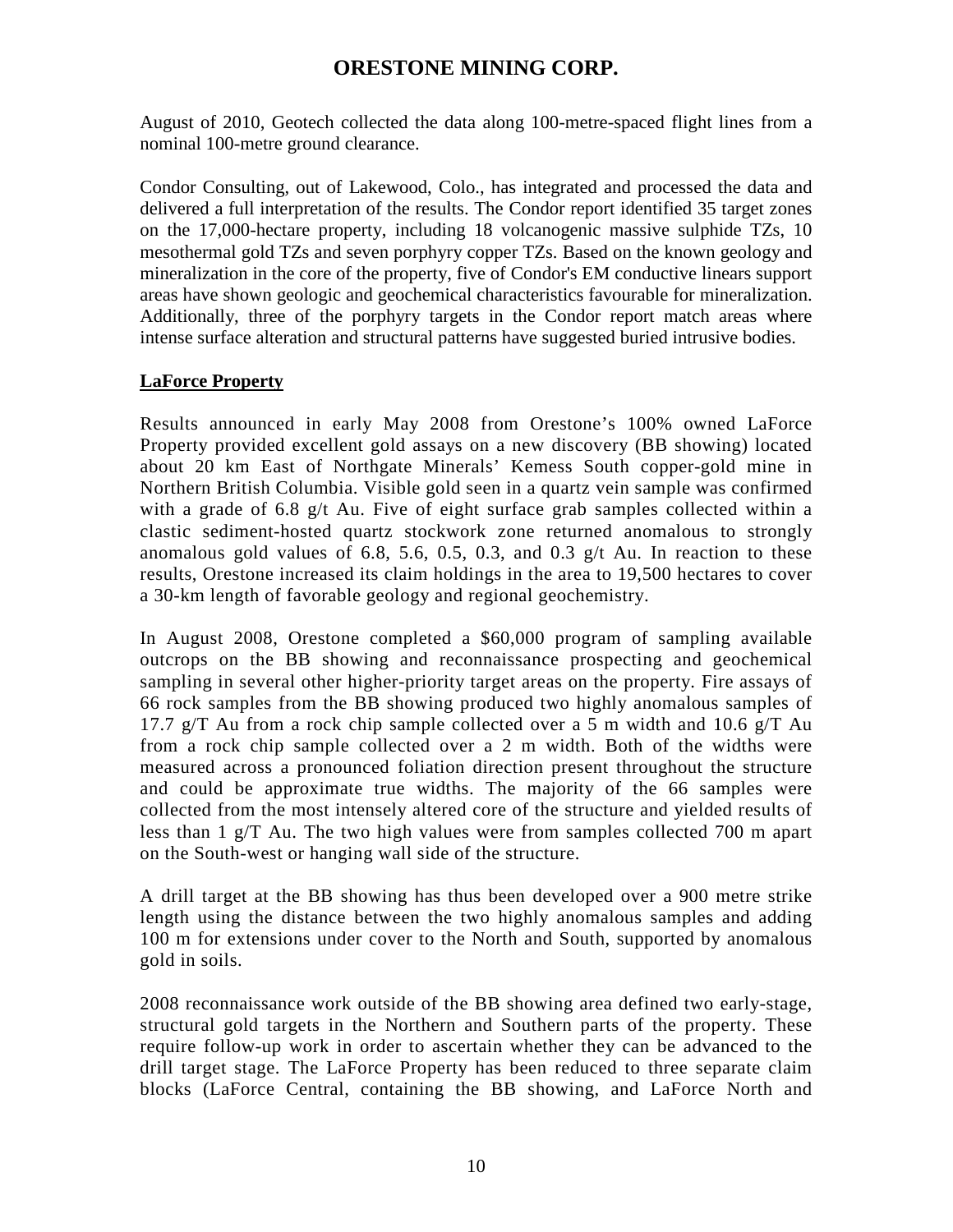LaForce South) which now total 4,707 hectares. The expiry dates of all retained claims have been advanced to January 2012 or 2013.

During August 2010, a \$5,000 reclamation bond was refunded to Orestone.

## **Lay Property**

The 2,119 hectare Lay Property located 30 km South-east of the LaForce property covers similar geology and regional geochemistry as the LaForce Property. In August 2008, Orestone completed an \$18,000 program of reconnaissance prospecting and geochemical sampling throughout the claims area. In the Southern part of the property, a 900 m interval along a reconnaissance soil sampling line returned anomalous values for gold and several pathfinder elements. The soil line is located within a large gossan zone. No work was conducted on the claims in 2010.

Cash-in-lieu payments (\$150 per month) were made on the Lay 10 mineral claim in order not to change mineral title status until after the purchase of Intuitive was complete. These payments were made during the period September 2009 through to July 2010. A new Lay 10 claim was staked July 14, 2010 at a cost of \$178 and has an expiry date of July 14, 2011.

## **Connor Creek Property**

The Company entered into an arm's length letter agreement dated November 10, 2009 with Kootenay Gold Inc ("Kootenay"), a publicly trading company on the TSX Venture Exchange (TSX-V:KTN), for the acquisition of an option to earn 60% of Kootenay's 100% interest in the Connor Creek gold property in the Nelson Mining Division, Southeastern British Columbia.

Pursuant to the Letter Agreement, Orestone may earn 60% of Kootenay's 100% interest in the Connor Creek Property by: (i) expending \$1,000,000 on the Property prior to November 10, 2013 including \$150,000 in exploration costs by November 10, 2010; and (ii) delivering to Kootenay an aggregate 750,000 shares of Orestone by November 10, 2013 including 150,000 shares on acceptance of the Letter Agreement by the TSX Venture Exchange. Upon making the foregoing expenditures and share payments, Orestone will have earned an undivided 60% interest in the Connor Creek Property. Orestone has made the initial 150,000 share payment and incurred exploration costs in excess of \$300,000, which satisfies the terms of the agreement through to November 10, 2010. Subsequently on November 9, 2010, the Company issued an additional 150,000 shares to Kootenay in order to maintain the option until November 2011. In addition, the Company is required to incur \$50,000 of exploration expenditures by November 10, 2011.

The Connor Creek Property covering 2270.1 hectares is located 18 km South-west of the town of Nelson in Southeastern British Columbia. Recent logging roads have provided access to most of the claim area and exposed new zones of gold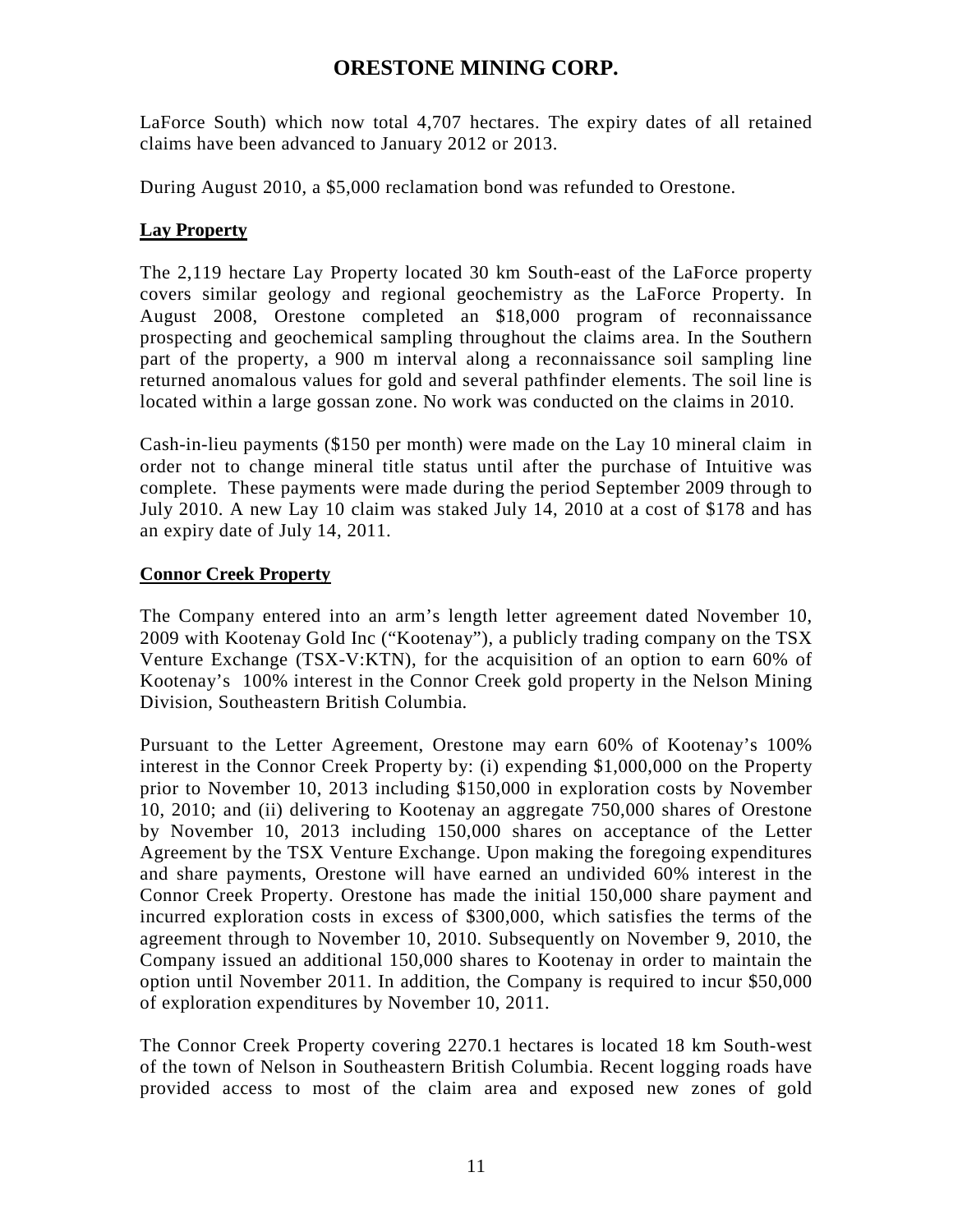mineralization. Metasedimentary rocks on the property have been intruded by Middle Jurassic intrusions correlated with the Nelson Plutonic Suite. Many of the vein camps and skarn deposits in Southeastern B.C. are within or along the margins of Nelson Plutonic intrusions including the historic gold-producing veins at Rossland, 40 km South-west.

Gold-bearing shear zones, massive sulphide gold-copper veins, polymetallic veins and skarn occur on the property. The massive sulphide veins are similar in many respects to the veins that host the copper-gold deposits of the historic Rossland Camp. Although hillsides are steep, little outcrop has been found away from roads and some creeks. A soil geochemical survey over about one quarter the property has located several unexplained zones of strongly anomalous values for gold (up to 1554 ppb) and other metals. These zones measure up to 1500 metres long and 500 metres wide. Drilling in 2007 of newly discovered gold-bearing shears at the CC Gold Zone at the North end of a 550 metre long gold soil anomaly returned the following drill intercepts:

Hole CC07-09: 16.2 g/t Au over 0.80 m. Hole #CC07-10: 4.75 g/t Au over 3.0 m and 3.29 g/t Au over 1.76 m and 1.09 g/t Au over 4.0 m

The Company completed a 1,631 m, 9-hole diamond drilling program during the period November 23 to December 19, 2009. Initial drilling by Orestone targeted the CC Gold Zone discovered by Kootenay Gold Inc. in 2007. Seven of nine holes tested this zone and its inferred Southeasterly extension over a distance of about 550 m. A summary of significant 2009 mineralized intercepts is given in the table below.

| Hole $#$  | From-To $(m)$     | Interval $(m)$ | Au $g/t$ | Cu ppm  |
|-----------|-------------------|----------------|----------|---------|
| CC09-01   | $29.37 - 30.75$   | 1.38           | 6.11     | 251     |
| $CC09-02$ | $20.79 - 22.50$   | 1.71           | 1.2      | 43      |
| $CC09-03$ | $95.00 - 96.98$   | 1.98           | $7.06*$  | 75      |
| $CC09-06$ | 121.57 - 122.95   | 1.38           | 1.02     | 185     |
| CC09-09   | $110.90 - 111.80$ | 0.9            | 1.93     | >10,000 |
| CC09-09   | 144.22 - 145.58   | 1.36           | 4.4      | 2,657   |

\* 12.61 g/t Au on re-analysis (separate assay pulp)

The Company will evaluate the property for continuing development in coordination with Kootenay personnel.

#### **Qualified Person**

The technical information reported in this MD&A has been reviewed and approved by Mr. Gary Nordin P. Geo., the Company's Vice President – Exploration. Mr. Nordin is a Professional Geoscientist and member of the Professional Engineers and Geoscientist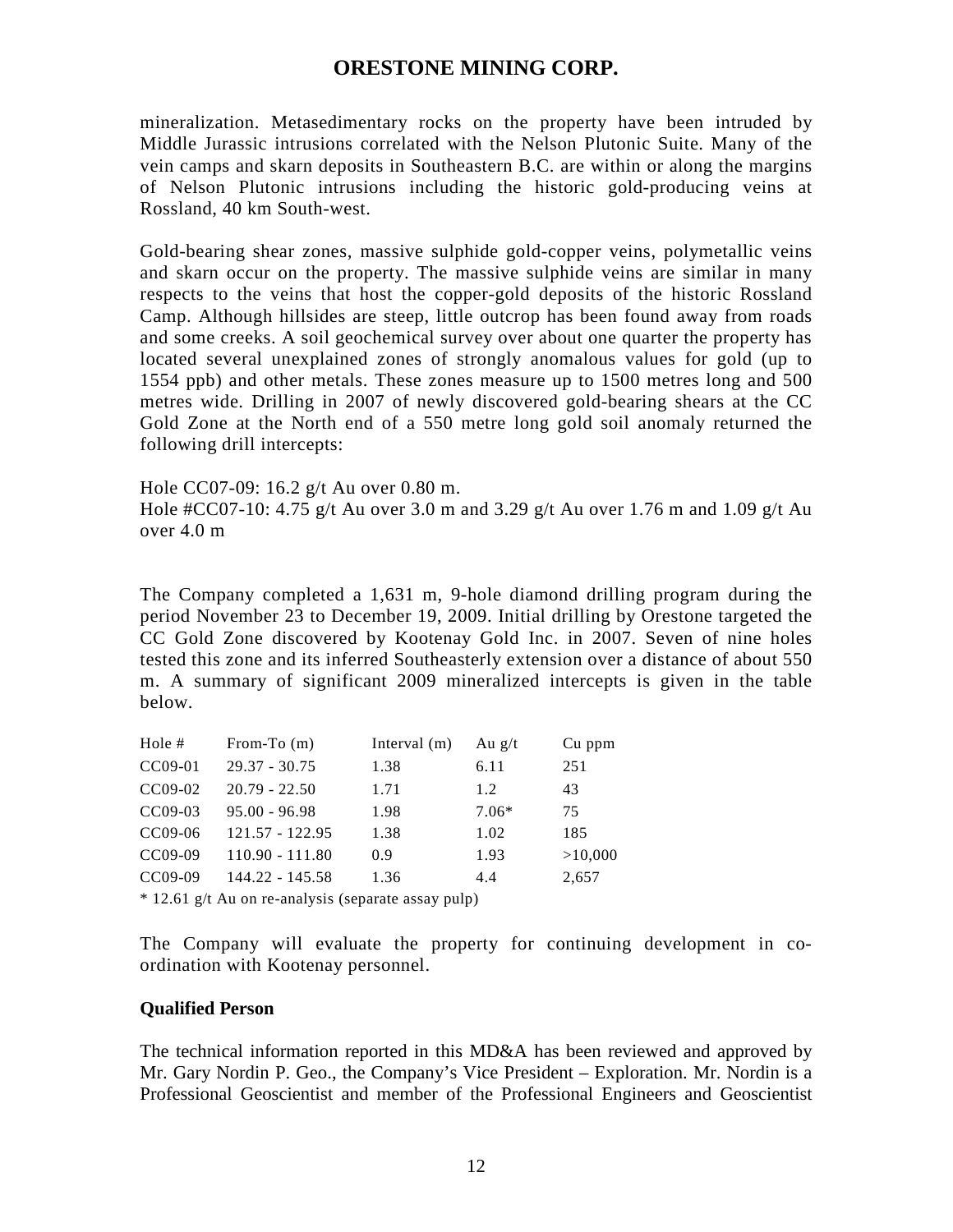Association of British Columbia (APGEBC) and a qualified person as defined by NI 43- 101.

### **Impairment of Long-lived Assets**

The Company completed an impairment analysis as at April 30, 2011, which considered the indicators of impairment in accordance with IAS 36, "Impairment Assets". Management concluded that no impairment charge was required because:

- there have been no significant changes in the legal factors or climate that affects the value of the properties;
- all property rights remain in good standing;
- there have been no significant changes in the projections for the properties;
- exploration results continue to be positive;
- the Company intends to continue its exploration and development plans on its properties.

### **PURCHASE OF INTUITIVE EXPLORATION INC.**

As mentioned above, the Company completed the acquisition of Intuitive Exploration Inc. on June 3, 2010. This purchase was pursuant to a November 26, 2009 arm's length letter agreement (the "Agreement") between the Company and Intuitive and 0875639 BC Ltd. ("0875639"), both of which were arm's length private British Columbia companies. The transaction was completed June 3, 2010 by way of share exchange.

Pursuant to the Agreement, the acquisition of Intuitive was completed through the following share exchange:

- Each share of Intuitive issued and outstanding was transferred to Orestone;
- Each Intuitive shareholder was issued shares at a fair value of \$0.135 per share, based on a Fairness Opinion (the "Opinion") dated March 10, 2010, for their shares by the Company and was deemed to have their Intuitive shares cancelled;
- Each Intuitive shareholder received 1 common share of the Company for transferring 1 Intuitive share;
- Each Intuitive share acquired by the Company was transferred to 0875639 in exchange for 0875639 shares on a 1:1 basis. The fair value of the 0875639 shares of \$0.13, was be based on the Opinion;
- Finder's fee was issued to Raymond James Ltd. consisting of 200,000 units. Each unit consisted of one common shares and one share purchase warrant with each warrant entitling the holder to purchase one common share of the Company at \$0.15 per share for two years.
- Intuitive and 0875639 amalgamated.

As of June 3, 2010 Intuitive is the Company's wholly-owned subsidiary and the Company is the parent of Intuitive.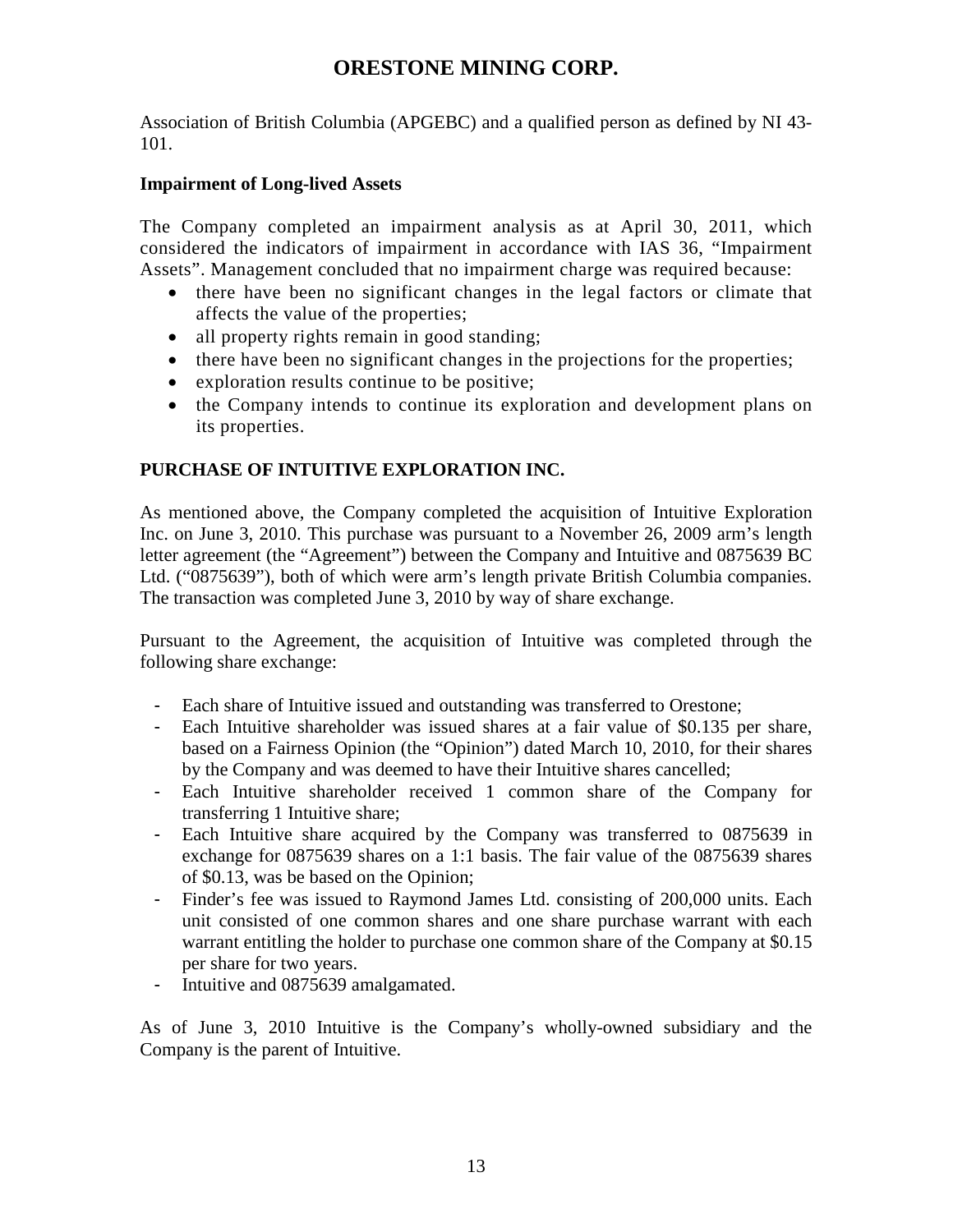The major asset of Intuitive is its 51% interest in the Todd Creek Joint Venture ("the Todd Creek Joint Venture"). The principal commercial asset of Intuitive is its 51% interest in the Todd Property which was obtained pursuant to the Todd Creek option agreement, signed April 3, 2008 among Intuitive, Goldeye Exploration Limited ("Goldeye"), Polar Star Mining Corporation ("Polar"), and Geofine Exploration Consultants Ltd ("Geofine"). Intuitive is the Manager of the Joint Venture by virtue of its majority interest in the property.

#### **SUMMARY OF SELECTED ANNUAL FINANCIAL INFORMATION**

|                                                                      |    | Year ended  |    | Year ended  | Year ended       |
|----------------------------------------------------------------------|----|-------------|----|-------------|------------------|
|                                                                      |    | January 31, |    | January 31, | January 31,      |
|                                                                      |    | 2011        |    | 2010        | 2009             |
| Net sales / total revenues                                           | \$ |             |    |             | \$               |
| Income (loss) before discontinued operations and extraordinary items | S  | (546, 613)  | \$ | (161, 468)  | (421, 636)       |
| Per share basis                                                      | \$ | (0.01)      | S  | 0.00        | \$<br>(0.02)     |
| Diluted per share basis                                              | \$ | (0.01)      | \$ | 0.00        | \$<br>(0.02)     |
| Net income or loss, total                                            |    | \$(546,613) | \$ | (161, 468)  | \$<br>(421, 636) |
| Per share basis                                                      | \$ | (0.01)      | \$ | 0.00        | \$<br>(0.02)     |
| Diluted per share basis                                              | \$ | (0.01)      | \$ | 0.00        | \$<br>(0.02)     |
| Total assets                                                         |    | \$2,963,387 |    | \$2,293,508 | \$2,339,003      |
| Total long-term financial liabilities                                | \$ |             | \$ |             | \$<br>38,571     |
| Cash dividends declared per share                                    |    |             |    |             | \$               |

### **RESULTS OF OPERATIONS**

#### **Trends in Financial Condition and Results of Operations**

The volatility of exploration costs is inherent to the business of resource-based companies. Based on the information available to date, the Company has not yet determined whether its mineral properties contain economically recoverable reserves. The recoverability of the amounts shown for mineral properties and deferred exploration costs is dependent upon the confirmation of economically recoverable reserves, the ability of the Company to obtain necessary financing to successfully complete their development and upon future profitable production.

Management is also aware that material uncertainties exist, related to current economic conditions, which could adversely affect the Company's ability to continue to finance its activities. Management's plan include continuing to pursue additional sources of financing through equity offerings, seeking joint venture partners to fund exploration, monitoring exploration activity and reducing overhead costs.

Management of the Company believes that no additional meaningful information about the Company's operations can be found by further analyses of fluctuations.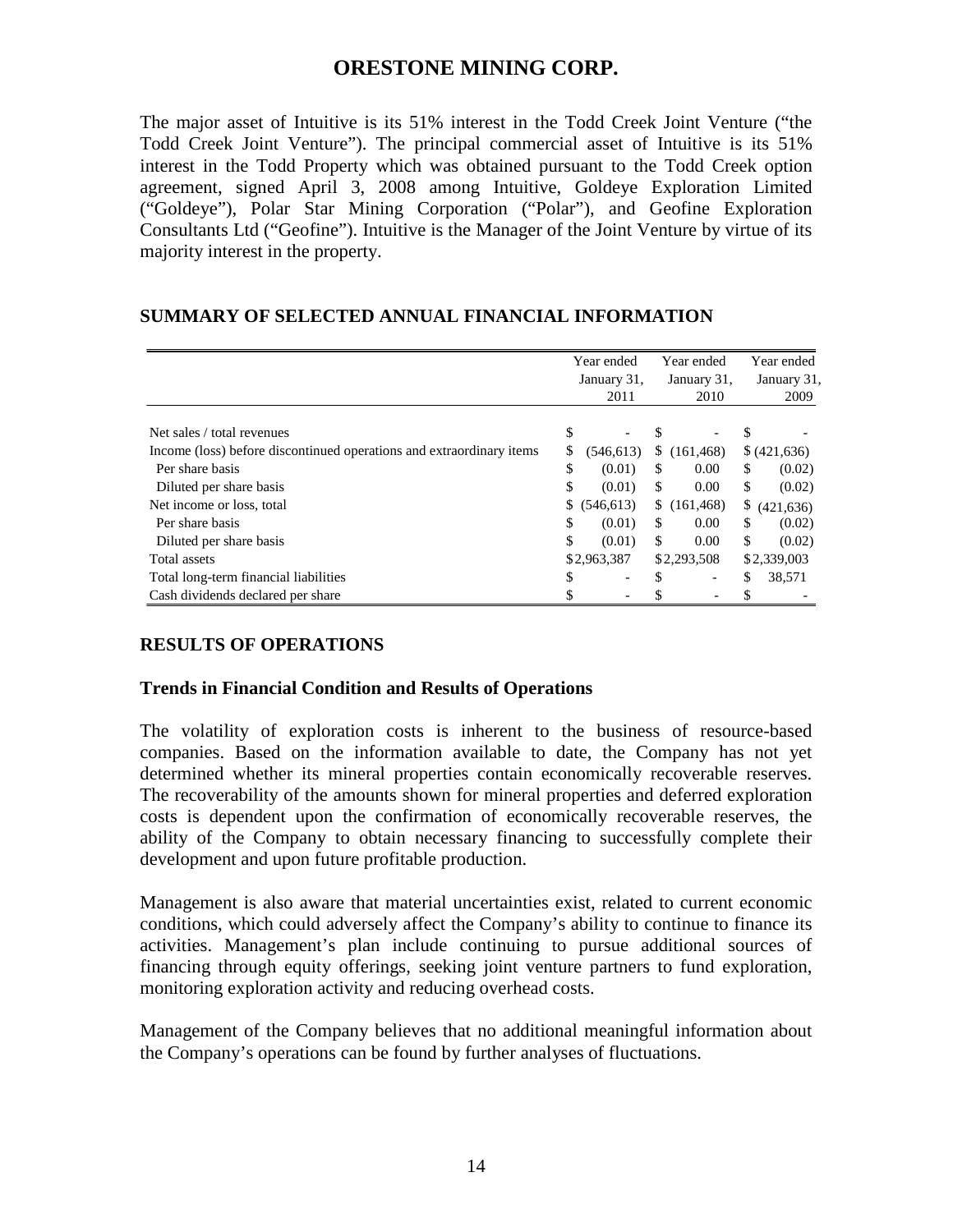| Fiscal quarter<br>ended | Revenues*<br>\$ | <b>Net</b><br>income $(\text{loss})^{**}$<br>S | Loss per share<br>from continuing<br>operations<br>\$ | <b>Net</b><br>comprehensive<br>income (loss)<br>\$. | Net.<br>income (loss)<br>per share<br>\$ |
|-------------------------|-----------------|------------------------------------------------|-------------------------------------------------------|-----------------------------------------------------|------------------------------------------|
| $30$ -Apr-11            | N <sub>il</sub> | (34,551)                                       | (0.01)                                                | (34, 551)                                           | (0.00)                                   |
| $31-Jan-11$             | Nil             | (261,984)                                      | (0.01)                                                | (261, 984)                                          | (0.01)                                   |
| $31-Oct-10$             | Nil             | (9,297)                                        | (0.00)                                                | (9,297)                                             | (0.00)                                   |
| $31$ -Jul- $10$         | Nil             | (175, 467)                                     | (0.01)                                                | (175, 467)                                          | (0.01)                                   |
| $30-Apr-10$             | Nil             | (15,017)                                       | (0.00)                                                | (15,017)                                            | (0.00)                                   |
| $31$ -Jan- $10$         | Nil             | (113,795)                                      | (0.01)                                                | (113,795)                                           | (0.01)                                   |
| $31-Oct-09$             | Nil             | (16,612)                                       | (0.00)                                                | (16,612)                                            | (0.00)                                   |
| $31-Jul-09$             | Nil             | (1,256)                                        | (0.00)                                                | (1,256)                                             | (0.00)                                   |

### **SUMMARY OF QUARTERLY FINANCIAL INFORMATION**

\* Revenues exclude interest income.

\*\* Net income (loss) before income taxes.

The operating results of junior exploration companies are capable of demonstrating wide variations from quarter to quarter. The Management of Orestone Mining Corp. does not believe that meaningful information about the Company's operations can be derived from an analysis of quarterly fluctuations in any more detail than presented here.

#### *For the three months ended April 30, 2011 compared to the three months ended April 30, 2010:*

In the first quarter of fiscal 2012 the Company recorded a net loss of \$34,551 (loss per share - \$0.00) compared to \$15,017 (loss per share - \$0.00) in the first quarter of 2011. During the three months ended April 30, 2011, the Company expensed \$18,250 in exploration costs compared to \$Nil exploration costs incurred in the first quarter of 2011 (see Results of Operations – Mineral Properties).

Administrative expenses increased by \$19,534 and totaled \$34,551 in the three months ended April 30, 2011. The increase is mainly a result of \$16,000 management fees in the first quarter of fiscal 2012 compared to \$5,762 incurred in the three months ended April 30, 2010, and two new groups of expenses: filing fees \$1,844 and investor relations \$1,020 as a result of the Company completing an RTO transaction and became a publicly listed company. The professional fees totaled \$9,797 (2010 - \$6,475).

### **LIQUIDITY AND CAPITAL RESOURCES**

As at April 30, 2011, the Company had current assets of \$148,664 and current liabilities of \$428,971 (January 31, 2011 - \$184,063 and \$411,855, respectively). Working capital deficiency was \$280,307 (January 31, 2011 - \$227,792).

During the period ended April 30, 2011, the Company incurred a total of \$18,250 in exploration expenditures on its properties and had \$23,370 cash inflows from operating activities (see "Results of Operations").

Subsequent to the period, the Company closed a financing for proceeds of \$245,000.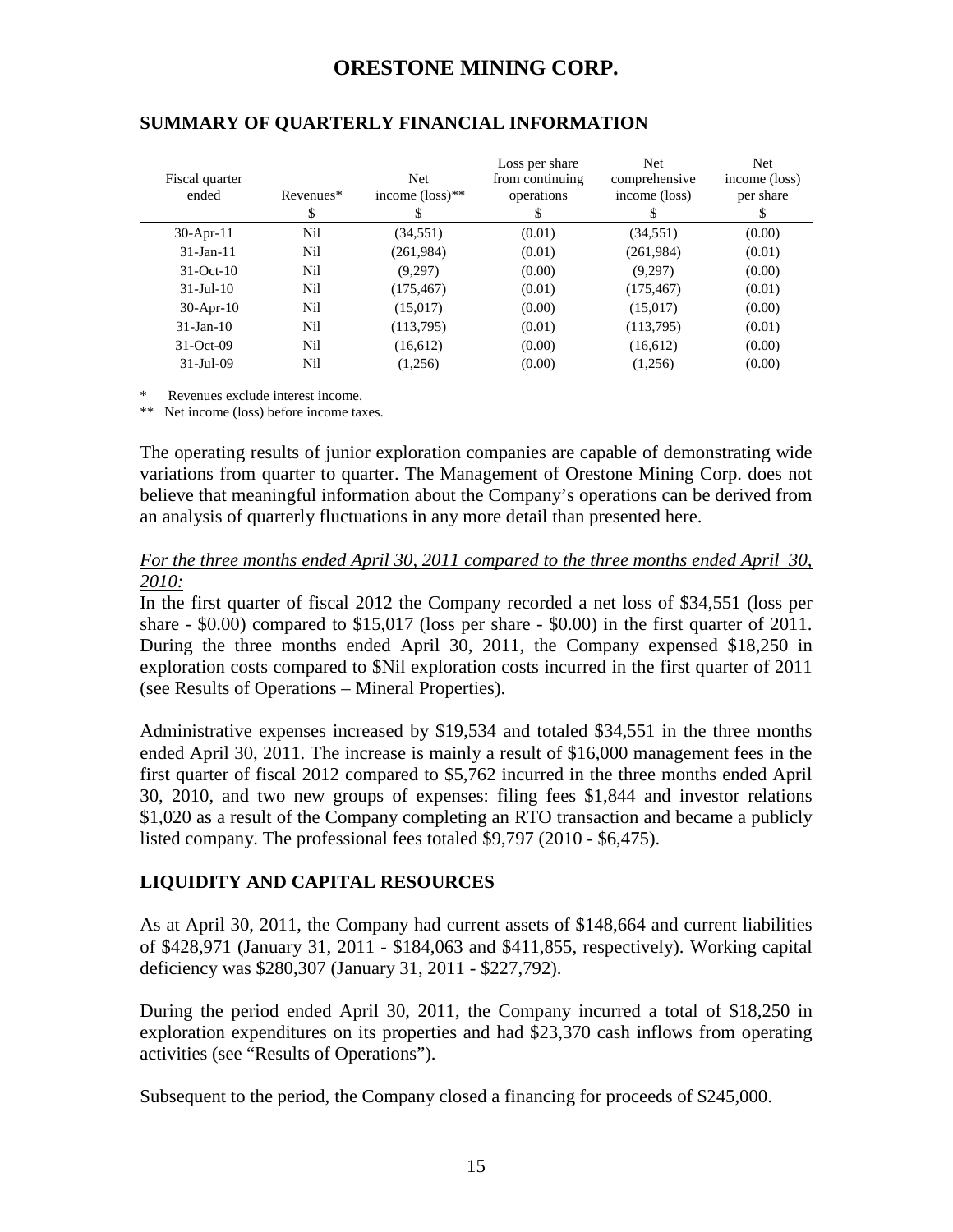The Company has obligations pursuant to option agreements it has entered into. The Company has no contractual commitments to satisfy these obligations, however it would forfeit any interest it may have earned to that date should it decide not to satisfy these obligations. Detailed terms of those agreements and the obligations are included in the Financial Statements.

The Company is currently considering options for raising addition capital. The Company has no material debt obligations, other than short term liabilities incurred in the normal activities of exploration and administration. The Company has no long term debt.

### **OFF BALANCE SHEET ARRANGEMENTS**

The Company has no off-balance sheet arrangements that would potentially affect its operations or financial condition of the Company.

### **RELATED PARTY TRANSACTIONS**

During the period ended April 30, 2011, the Company:

- incurred management fees of \$16,000 (2010 - \$5,762) to directors and officers of the Company;

As at April 30, 2011 \$196,070 (January 31, 2011 - \$178,070) was owing to directors and officers of the Company. This amount is non-interest bearing and has no fixed terms of repayment.

These transactions are in the normal course of operations and are measured at the exchange amount, which is the amount of consideration established and agreed to by the related parties.

No director's fees were paid to any of the five Directors of the Company. It is the choice of the Board to receive their remuneration by way of expected future increases in the unit value of the common shares of the Company that they hold. The Company may contemplate other future remuneration arrangements such as an expanded option plan for Directors, Officers and employees.

### **PROPOSED TRANSACTIONS**

The Company does not currently have any proposed transactions approved by the board of directors other than the agreement with Kootenay Gold Inc. referred to above. All current transactions are fully disclosed in the financial statements for the period ended April 30, 2011.

#### **OTHER ITEMS NOT RELATED TO ONGOING BUSINESS ACTIVITIES**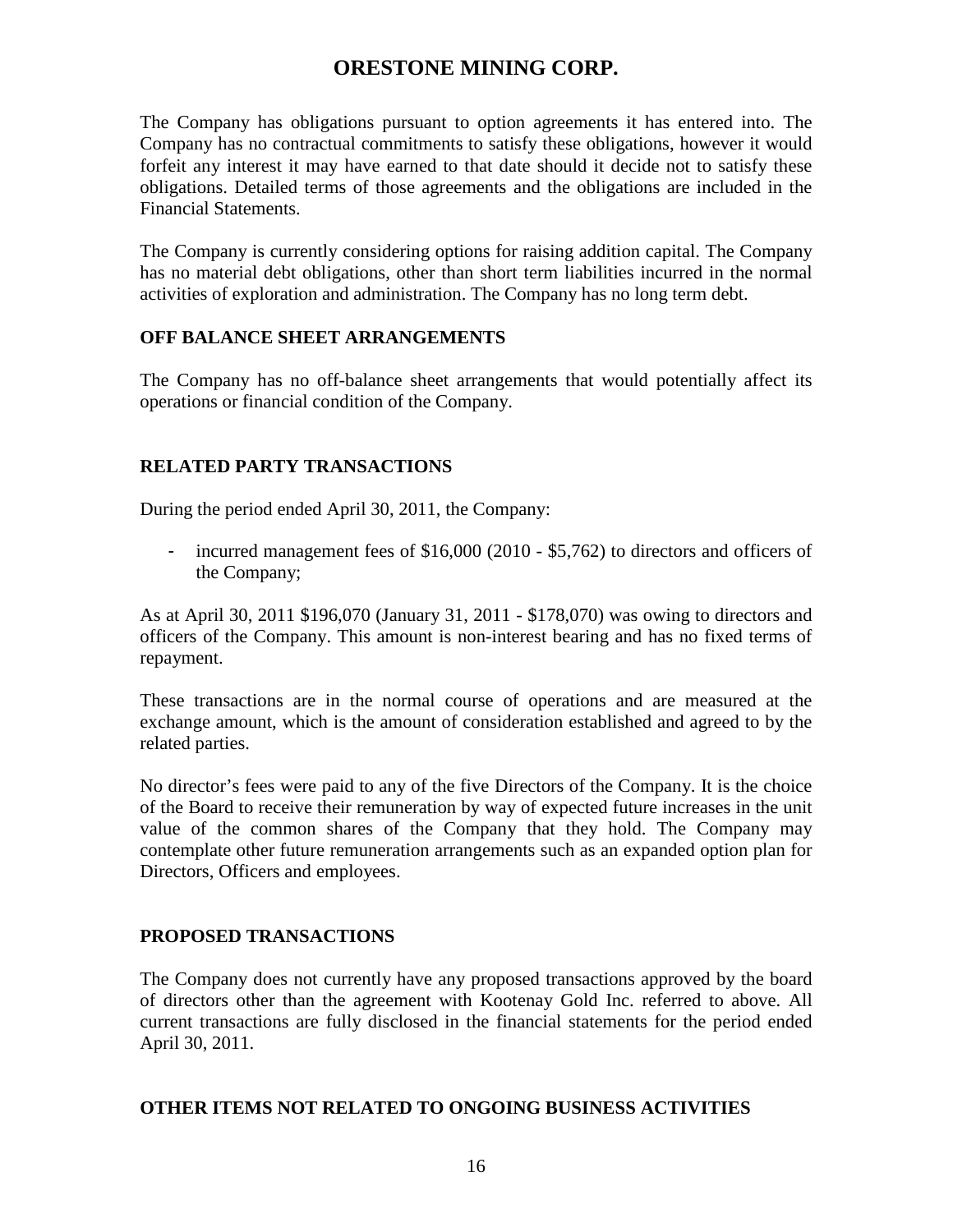#### **Changes in the direction of business**

Since incorporation on April 30, 2007, the Company is and continues to be primarily in the exploration stage with respect to its mineral properties.

#### **FINANCIAL INSTRUMENTS AND RISK MANAGEMENT**

The Company's financial instruments consist of cash, receivables, mineral tax credit recoverable, loans payable, accounts payable and due to related parties. The carrying value of these financial instruments approximates their fair value and are measured based on Level 1 of the fair value hierarchy. The Company's financial instruments are exposed to certain financial risks, including currency risk, credit risk, liquidity risk and interest risk.

#### *Management of Financial Risk*

The Company's financial instruments are exposed to certain financial risks, which include credit risk, interest rate risk, liquidity risk, and market risk.

#### *Credit Risk*

Credit risk is the risk that one party to a financial instrument will fail to fulfill an obligation causing the other party to incur a financial loss. The Company is exposed to credit risks arising from its cash holdings and receivables. The Company manages credit risk by placing cash with major Canadian financial institutions. Receivables are due from the Government of Canada and for reimbursements. Management believes that credit risk related to these amounts is low.

#### *Interest Rate Risk*

Interest rate risk is the risk that an investment's value will change due to a change in the level of interest rates. The Company's exposure to interest rate risk relates to its ability to maintain the current rate of interest on its short-term investment.

#### *Liquidity Risk*

Liquidity risk is the risk that the Company will not have sufficient funds to meet its financial obligations when they are due. To manage liquidity risk, the Company reviews additional sources of capital to continue its operations and discharge its commitments as they become due.

#### *Market Risk*

Market risk is the risk that the fair value or future cash flows of a financial instrument will fluctuate because of changes in market prices. Market risk comprises three types of risk: currency risk, interest rate risk and price risk. The Company is not subject to currency risk as the functional currency is the Canadian dollar. The Company does not use any form of derivative or hedging instruments to reduce its foreign currency risk. The Company is not affected by price risk.

#### *Management of Industry Risk*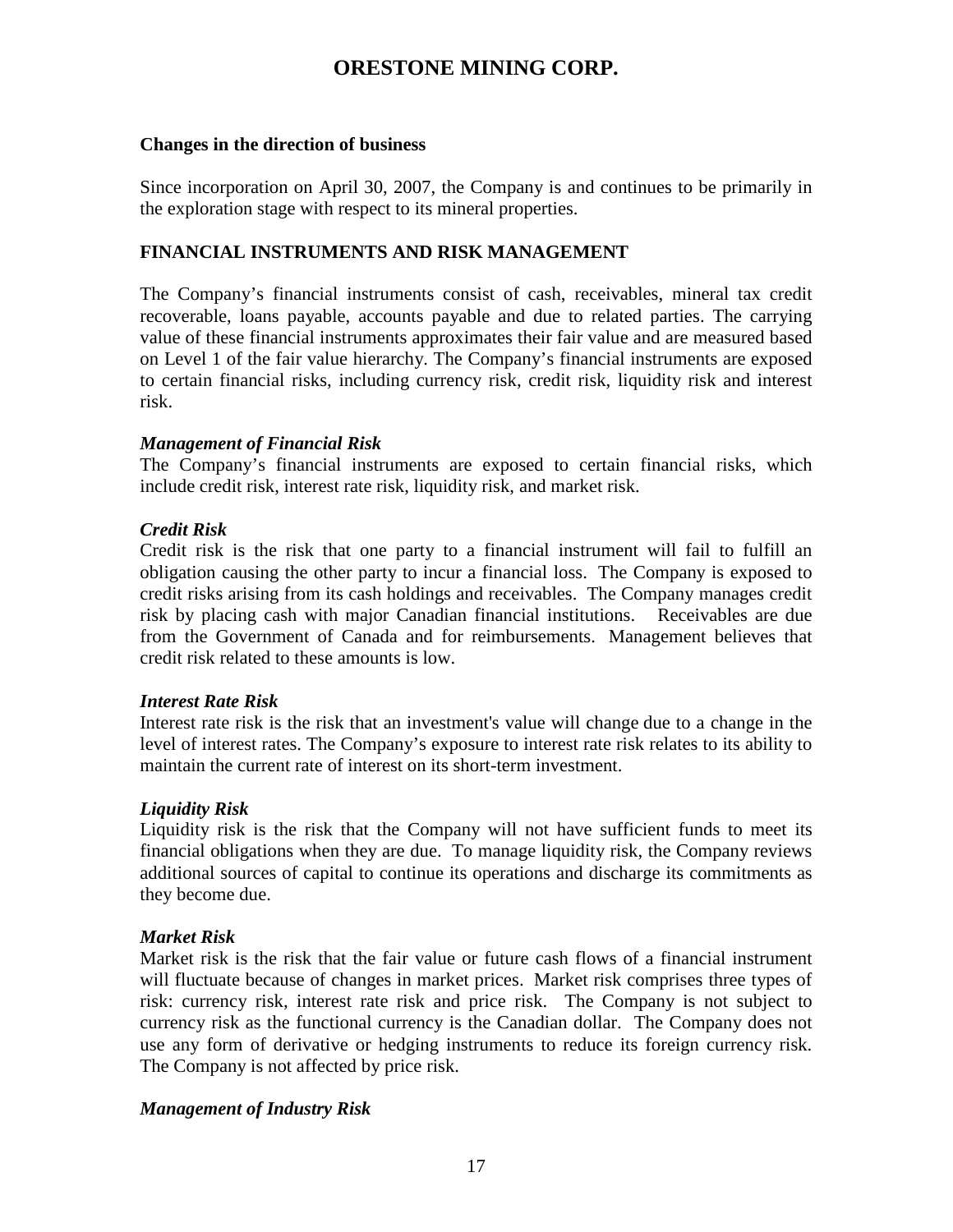The Company is engaged primarily in the mineral exploration field and manages related industry risk issues directly. The Company is potentially at risk for environmental reclamation and fluctuations in commodity based market prices associated with resource property interests. Management is of the opinion that the Company addresses environmental risk and compliance in accordance with industry standards and specific project environmental requirements.

#### **Accounting estimates and judgments**

The preparation of these financial statements requires management to make estimates and judgments and form assumptions that affect the reported amounts and other disclosures in these financial statements. The estimates and associated assumptions are based on historical experience and various other factors that are believed to be reasonable under the circumstances, the results of which form the basis of making the judgments about carrying values of assets and liabilities that are not readily apparent from other sources. Actual results may differ from these estimates under different assumptions and conditions.

The estimates and underlying assumptions are reviewed on an ongoing basis. Revisions to accounting estimates are recognized in the period in which the estimate is revised if the revision affects only that period or in the period of the revision and further periods if the review affects both current and future periods

Critical accounting estimates are estimates and assumptions made by management that may result in material adjustments to the carrying amount of assets and liabilities within the next financial year. Critical estimates used in the preparation of these financial statements include, among others, the recoverability of accounts receivable and deferred income tax assets, impairment of assets, measurement of share-based payments and valuation of reclamation obligations.

Critical accounting judgments are accounting policies that have been identified as being complex or involving subjective judgments or assessments. Critical accounting judgments include the expected economic lives of and the estimated future operating results and net cash flows from exploration properties and equipment.

### **CHANGES IN ACCOUNTING POLICIES INCLUDING INITIAL ADOPTION**

#### *International Financial Reporting Standards* **("IFRS")**

The Canadian Accounting Standards Board ("AcSB") confirmed in February 2008 that IFRS will replace Canadian generally accepted accounting principles ("Cdn GAAP") for publicly accountable enterprises for financial periods beginning on or after January 1, 2011.

These condensed consolidated interim financial statements have been prepared in accordance with International Accounting Standard 34, Interim Financial Reporting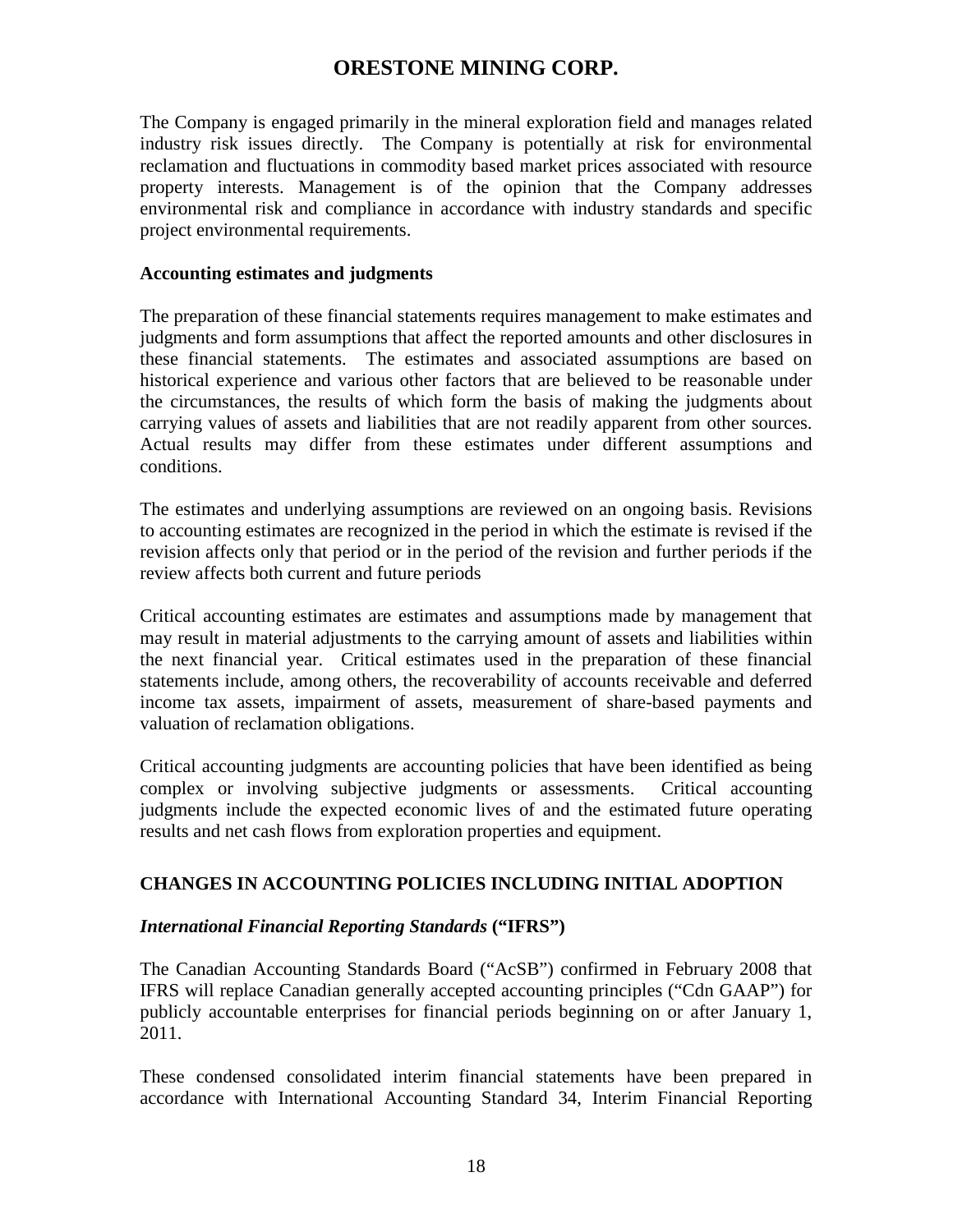("IAS 34") using accounting policies consistent with International Financial Reporting Standards ("IFRS") as issued by the International Accounting Standards Board ("IASB") and interpretations of the International Financial Reporting Interpretations Committee ("IFRIC").

These are the Company's first IFRS condensed consolidated interim financial statements for the three-month period ended April 30, 2011 covered by the first IFRS consolidated annual financial statements to be presented in accordance with IFRS for the year ending January 31, 2011. Previously, the Company prepared its consolidated annual and consolidated interim financial statements in accordance with Cdn GAAP.

As stated in Note 2 of the condensed consolidated financial statements, these are the Company's first condensed consolidated interim financial statements for the three-month period ended April 30, 2011 covered by the first annual condensed consolidated interim financial statements prepared in accordance with IFRS.

The accounting policies in Note 2 of the condensed consolidated financial statements have been applied as follows:

- in preparing the condensed consolidated interim financial statements for the three months ended April 30, 2011;
- the comparative information for the three months ended April 30, 2010;
- the statement of financial position as at January 31, 2011; and
- the preparation of an opening IFRS statement of financial position on the Transition Date, February 1, 2010.

In preparing the opening IFRS statement of financial position, comparative information for the three months ended April 30, 2010 and the financial statements for the year ended January 31, 2011, the Company has adjusted amounts reported previously in financial statements prepared in accordance with Cdn GAAP.

An explanation of how the transition from Cdn GAAP to IFRS has affected the Company's financial position, financial performance and cash flows is set out in the following tables in the Note 12 of financial statements.

### **Elections upon first-time adoption of IFRS**

The IFRS 1 exemptions by the elected Company in the conversion from Canadian GAAP to IFRS are as follows:

### **(i) Business combinations**

IFRS 1 indicates that a first-time adopter may elect not to apply IFRS 3 (2008) *Business Combinations* retrospectively to business combinations that occurred before the date of transition to IFRS. The Company has elected to apply IFRS 3 (2008) to only those business combinations that occurred on or after the Transition Date and such business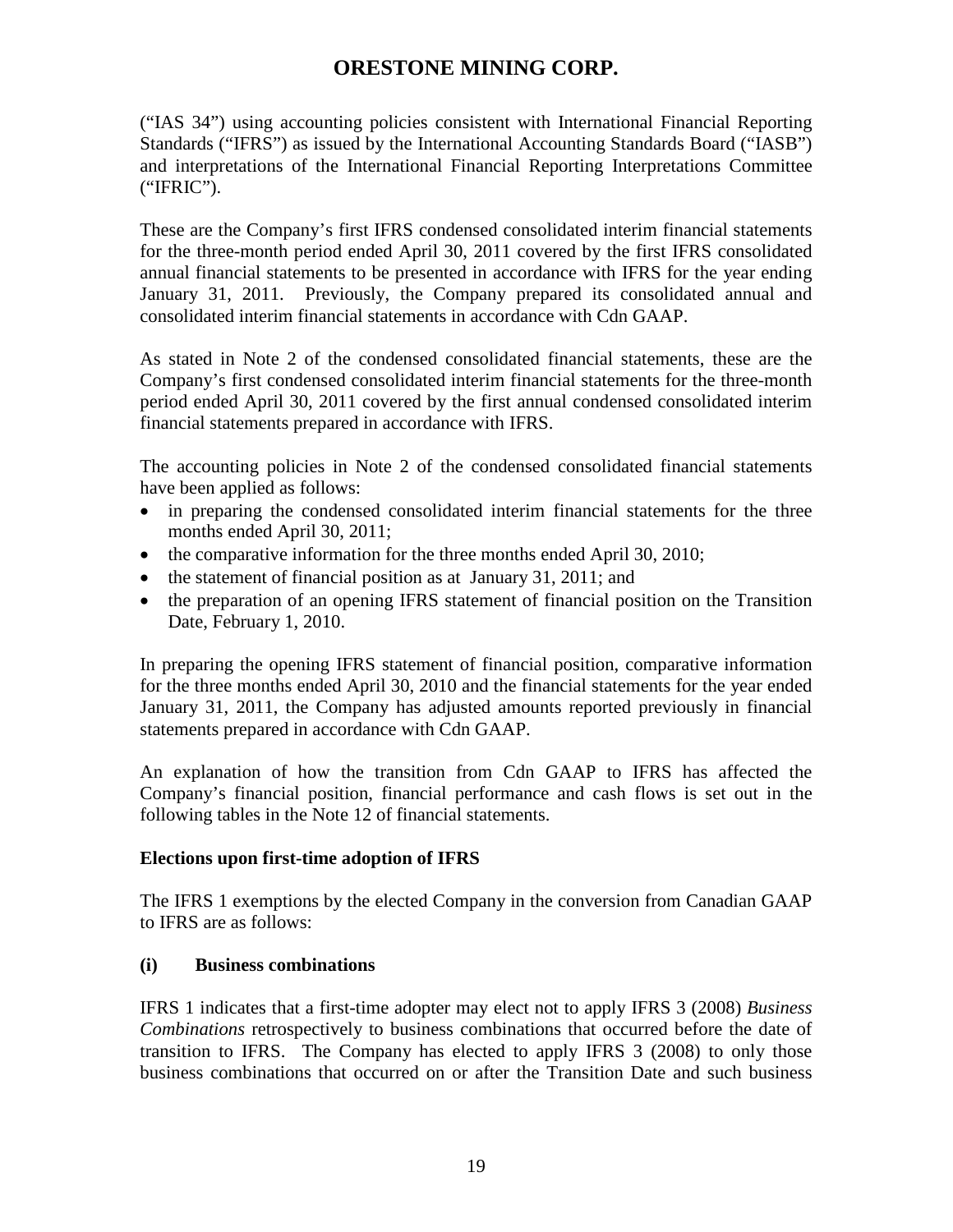combinations have not been restated. As a result of this election, no adjustments were required to the Company's statement of financial position as at the Transition Date.

### **(ii) Share-based payment transactions**

IFRS 1 encourages, but does not require, first-time adopters to apply IFRS 2 *Share-based Payment* to equity instruments that were granted on or before November 7, 2002, or equity instruments that were granted subsequent to November 7, 2002 and vested before the later of the date of transition to IFRS and January 1, 2005. The Company has elected not to apply IFRS 2 to awards that vested prior to the Transition Date.

## **Mandatory Exceptions under IFRS**

The IFRS 1 mandatory exception applied by the Company in the conversion from Canadian GAAP to IFRS is as follows:

### **(iii) Estimates**

In accordance with IFRS 1, an entity's estimates under IFRS at the date of transition to IFRS must be consistent with estimates made for the same date under previous GAAP unless there is objective evidence that those estimates were made in error. The Company's IFRS estimates as at the Transition Date are consistent with its Canadian GAAP estimates as at that date.

## **(iv) Reclassification within Equity section**

Under Canadian GAAP, a balance within contributed surplus existed to record the issuance of warrants, agent's options and equity-settled employee benefits. Upon adoption of IFRS, the balance in this account has been reclassified to "Reserves – Warrants".

## **(v) Deferred Tax on Mineral Properties**

As of January 31, 2011, the Company recognized a deferred income tax expense of \$84,848 arising from goodwill upon completion of the RTO as the difference between the allocated fair value and the tax base of the assets acquired. IAS 12, Income Taxes does not permit the recognition of deferred taxes on such transactions. As a result, the Company has derecognized the deferred income tax expense and liability which had previously been recognized on the transaction.

## *Future Accounting Pronouncements*

### *IFRS 9 Financial instruments ("IFRS 9")*

IFRS 9 was issued by the IASB on November 12, 2009 and will replace IAS 39 Financial Instruments: Recognition and Measurement ("IAS 39"). The new standard replaces the current multiple classification and measurement models for financial assets and liabilities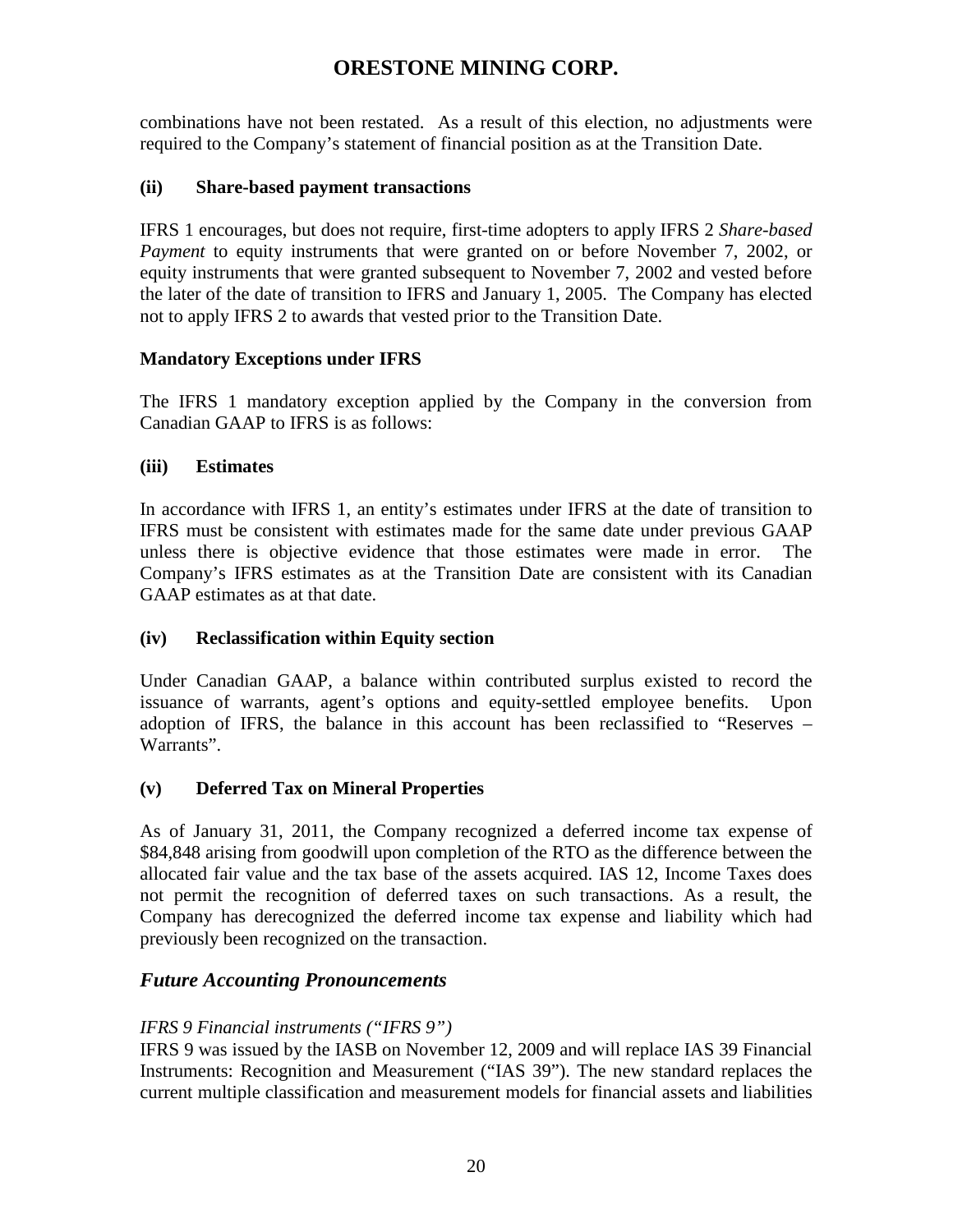with a single model that has only two classification categories: amortized cost and fair value.

IFRS 9 also replaces the models for measuring equity instruments, and such instruments are either recognized at fair value through profit or loss or at fair value through other comprehensive income. Where such equity instruments are measured at fair value through other comprehensive income, dividends are recognized in profit or loss to the extent not clearly representing a return of investment, are recognized in profit or loss; however, other gains and losses (including impairments) associated with such instruments remain in accumulated comprehensive income indefinitely.

Requirements for financial liabilities were added in October 2010 and they largely carried forward existing requirements in IAS 39, Financial Instruments – Recognition and Measurement, except that fair value changes due to credit risk for liabilities designated at fair value through profit and loss would generally be recorded in other comprehensive income.

This new standard is effective for annual periods beginning on or after January 1, 2013, with early adoption permitted. The Company has not yet assessed the impact of the standard or determined whether it will adopt the standard early.

#### *Recent pronouncements*

In May 2011, the IASB issued the following standards which have not yet been adopted by the Company: IFRS 10, Consolidated Financial Statements ("IFRS 10"), IFRS 11, Joint Arrangements ("IFRS 11"), IFRS 12, Disclosure of Interests in Other Entities ("IFRS 12"), IAS 27, Separate Financial Statements ("IAS 27"), IFRS 13, Fair Value Measurement ("IFRS 13") and amended IAS 28, Investments in Associates and Joint Ventures ("IAS 28"). Each of the new standards is effective for annual periods beginning on or after January 1, 2013 with early adoption permitted. The Company has not yet begun the process of assessing the impact that the new and amended standards will have on its financial statements or whether to early adopt any of the new requirements.

The following is a brief summary of the new standards:

IFRS 10 requires an entity to consolidate an investee when it is exposed, or has rights, to variable returns from its involvement with the investee and has the ability to affect those returns through its power over the investee. Under existing IFRS, consolidation is required when an entity has the power to govern the financial and operating policies of an entity so as to obtain benefits from its activities. IFRS 10 replaces SIC-12 Consolidation—Special Purpose Entities and parts of IAS 27 Consolidated and Separate Financial Statements.

IFRS 11 requires a venturer to classify its interest in a joint arrangement as a joint venture or joint operation. Joint ventures will be accounted for using the equity method of accounting whereas for a joint operation the venture will recognize its share of the assets, liabilities, revenue and expenses of the joint operation. Under existing IFRS, entities have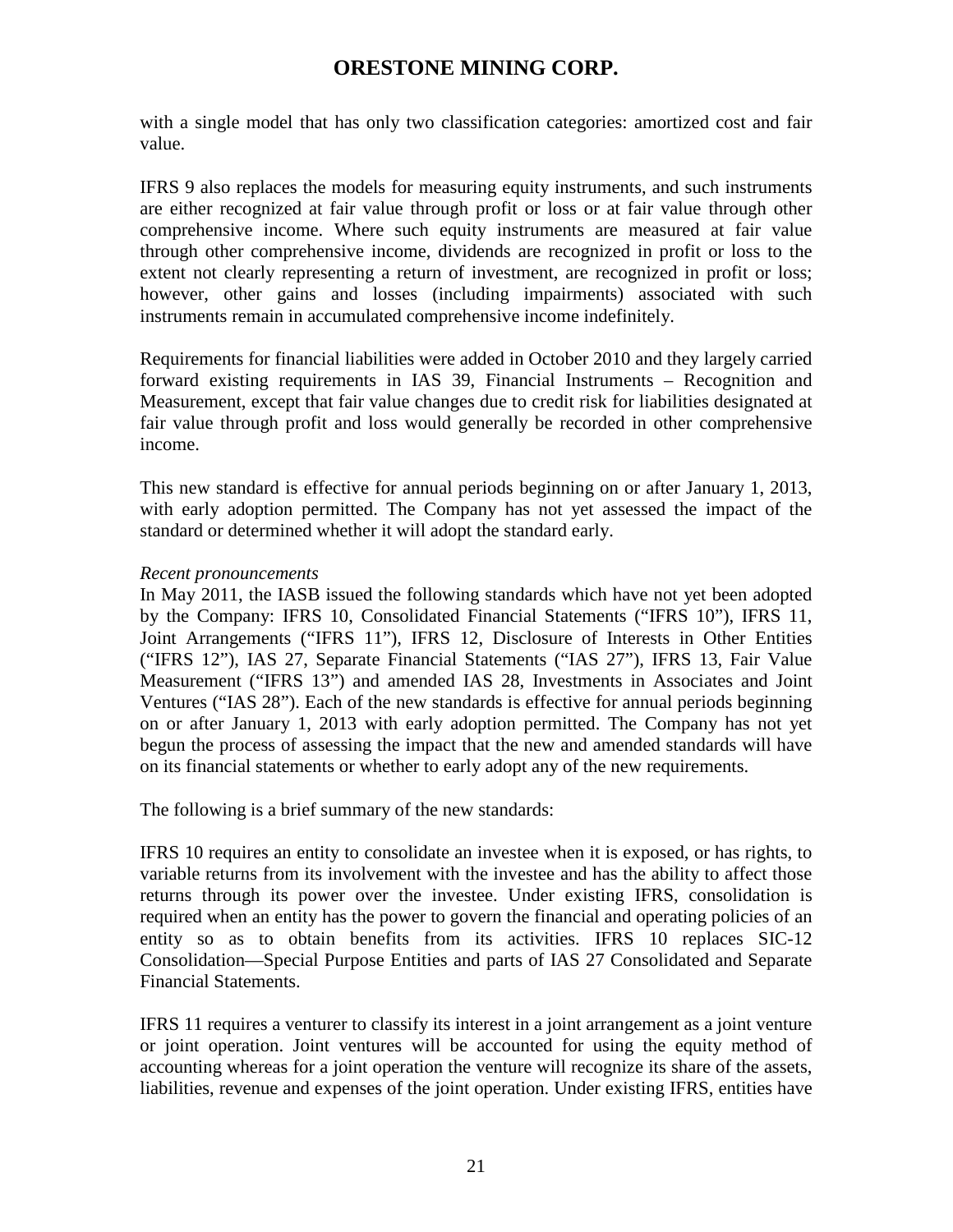the choice to proportionately consolidate or equity account for interests in joint ventures. IFRS 11 supersedes IAS 31, Interests in Joint Ventures, and SIC-13, Jointly Controlled Entities—Non-monetary Contributions by Venturers.

IFRS 12 establishes disclosure requirements for interests in other entities, such as joint arrangements, associates, special purpose vehicles and off balance sheet vehicles. The standard carries forward existing disclosures and also introduces significant additional disclosure requirements that address the nature of, and risks associated with, an entity's interests in other entities.

IFRS 13 is a comprehensive standard for fair value measurement and disclosure requirements for use across all IFRSs. The new standard clarifies that fair value is the price that would be received to sell an asset, or paid to transfer a liability in an orderly transaction between market participants, at the measurement date. It also establishes disclosures about fair value measurement. Under existing IFRS, guidance on measuring and disclosing fair value is dispersed among the specific standards requiring fair value measurements and in many cases does not reflect a clear measurement basis or consistent disclosures.

In addition, there have been amendments to existing standards, including IAS 27 and IAS 28. IAS 27 addresses accounting for subsidiaries, jointly controlled entities and associates in non-consolidated financial statements. IAS 28 has been amended to include joint ventures in its scope and to address the changes in IFRS 10 – 13.

## **OTHER MD&A DISCLOSURE REQUIREMENTS**

#### Information available on SEDAR:

As specified by National Instrument 51-102, Orestone advises readers of this MD&A that important additional information about the Company is available on the SEDAR website (www.sedar.com).

#### Disclosure by venture issuer without significant revenue

An analysis of the material components of the Company's general and administrative expenses is disclosed in the financial statements to which this MD&A relates. An analysis of the material components of the mineral property and deferred exploration costs of the Company's mineral properties for its first two completed financial years is disclosed in Note 4 to the financial statements to which this MD&A relates.

### **OUTSTANDING SHARE DATA**

#### Common Shares

Authorized: unlimited number of common shares without par value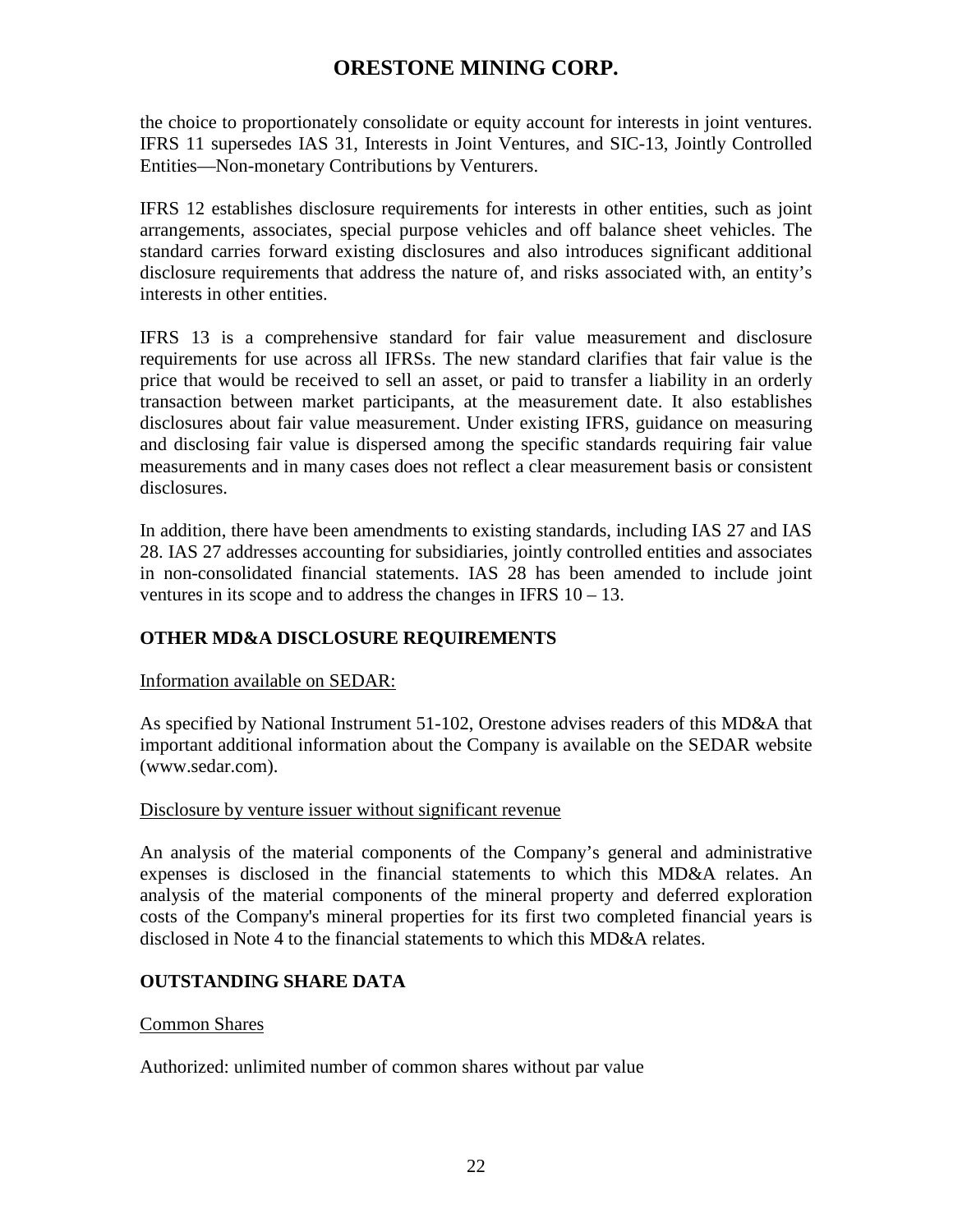|               | <b>Issued and Outstanding</b> |                      |  |
|---------------|-------------------------------|----------------------|--|
|               | <b>April 30, 2011</b>         | <b>July 29, 2011</b> |  |
| Common shares | 48,079,913                    | 52,979,913           |  |

On July 11, 2011 the Company completed a private placement of 4,900,000 units at a price of \$0.05 per unit for proceeds of \$245,000. Each unit consisted of one common share and one common share purchase warrant exercisable into one common share at a price of \$0.10 until July 11, 2013.

The securities issued on this private placement are subject to a hold period that expires on November 12, 2011. The private placement is subject to the final approval of the TSX Venture Exchange.

As of January 31, 2011, 975,000 common shares are held in escrow, which were released as of April 30, 2011.

#### **Options**

The following options were outstanding as at July 29, 2011:

| Number of Options | <b>Exercise Price</b> | <b>Expiry Date</b> |
|-------------------|-----------------------|--------------------|
| 1,250,000         | \$0.20                | March 7, 2013      |
| 500,000           | \$0.15                | January 12, 2015   |
|                   |                       |                    |

1,750,000

#### Warrants

The following warrants were outstanding as at July 29, 2011:

| Number of Warrants | <b>Exercise Price</b> | <b>Expiry Date</b> |
|--------------------|-----------------------|--------------------|
| 3,650,400          | \$0.15                | December 18, 2011  |
| 200,000            | \$0.15                | June 3, 2012       |
| 4,900,000          | \$0.10                | July 11, 2013      |
| 8,750,400          |                       |                    |

#### **Going concern issue**

The Company is in the exploration stage and has no revenue or income from operations. The Company has limited capital resources and has to rely upon the sale of equity and/or debt securities for cash required for exploration and development purposes, for acquisitions and to fund the administration of the Company. Since the Company does not expect to generate any revenues from operations in the near future, it must continue to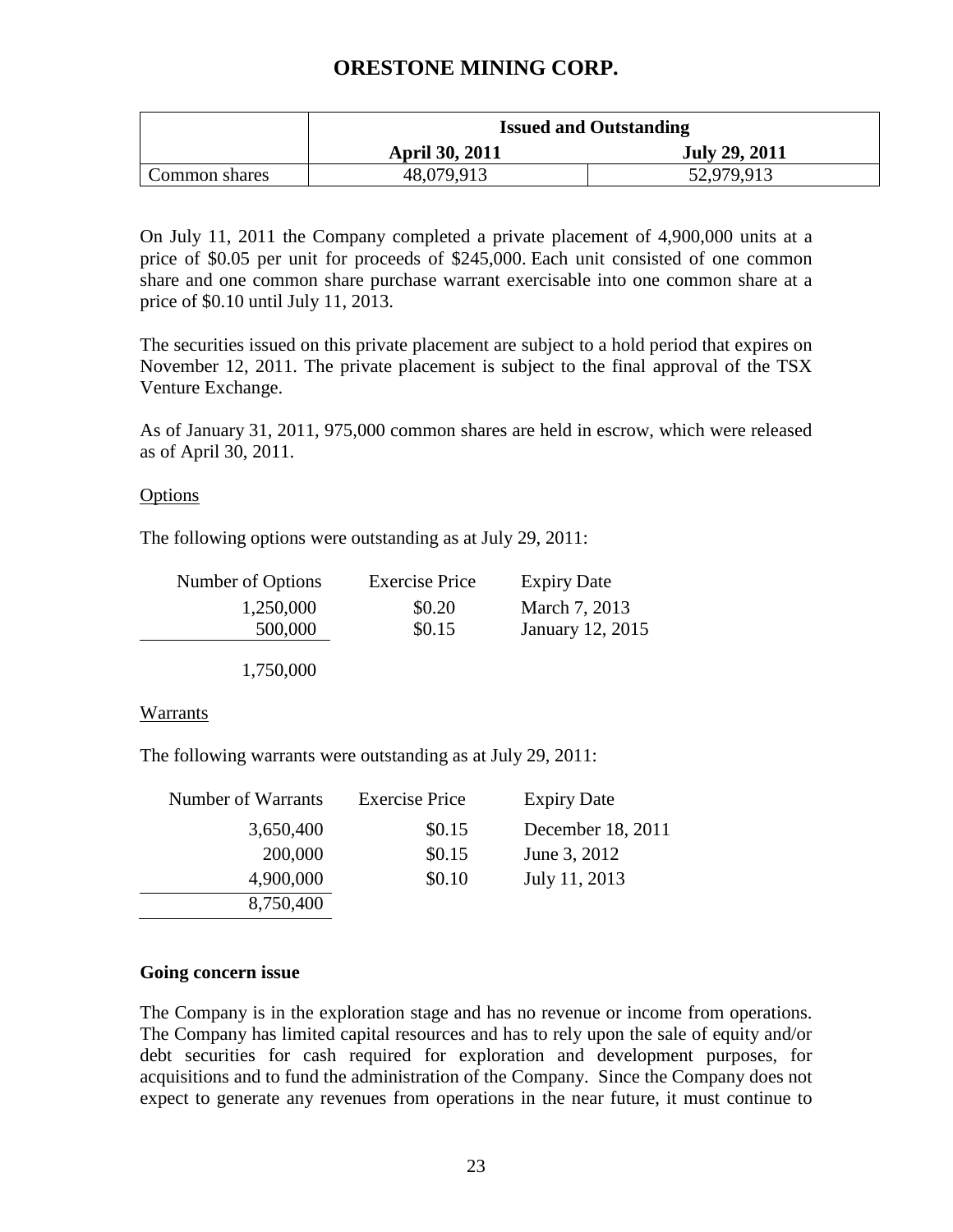rely upon the sales of its equity or debt securities or joint venture agreements to raise capital. It follows that there can be no assurance that financing, whether debt or equity, will be available to the Company in the amount required by the Company at any particular time or for any period and that such financing can be obtained on terms satisfactory to the Company.

The Company's financial statements have been prepared on a going concern basis which assumes that the Company will be able to realize its assets and discharge its liabilities in the normal course of business for the foreseeable future. The continuing operations of the Company are dependent upon its ability to obtain the necessary financing to meet its ongoing commitments and further its mineral exploration programs.

The Company may encounter difficulty sourcing future financing in light of the recent economic downturn. The current financial equity market conditions and the inhospitable funding environment make it difficult to raise capital through the private placements of shares. The junior resource industry has been severely affected by the world economic situation as it is considered speculative and high-risk in nature, making it even more difficult to fund. While the Company is using its best efforts to achieve its business plans by examining various financing alternatives, there is no assurance that the Company will be successful with any financing ventures.

#### **Evaluation of Disclosure Controls and Procedures**

Disclosure controls and procedures are designed to provide reasonable assurance that all relevant information is gathered and reported to senior management, including the Company's Chief Executive Officer and Chief Financial Officer, on a timely basis so that appropriate decisions can be made regarding public disclosure. Management of the Company, with the participation of the Chief Executive Officer and Chief Financial Officer, has evaluated the effectiveness of the Company's disclosure controls and procedures as at March 31, 2011, as required by Canadian securities law. Based on that evaluation, the Chief Executive Officer and the Chief Financial Officer have concluded that, as of March 31, 2011, the disclosure controls and procedures were effective to provide reasonable assurance that information required to be disclosed in the Company's annual filings and interim filings (as such terms are defined under National Instrument 52-109 Certification of Disclosure in Issuer's Annual and Interim Filings) and other reports filed or submitted under Canadian securities laws were recorded, processed, summarized and reported within the time period specified by those laws and that material information was accumulated and communicated to management of the Company, including the Chief Executive Officer and the Chief Financial Officer, as appropriate to allow for accurate disclosure to be made on a timely basis.

### **Changes in Internal Control over Financial Reporting**

Internal control over financial reporting is a process designed to provide reasonable assurance regarding the reliability of financial reporting and the preparation of financial statements for external purposes in accordance with IFRS. The Chief Executive Officer and Chief Financial Officer have concluded that there has been no change in the